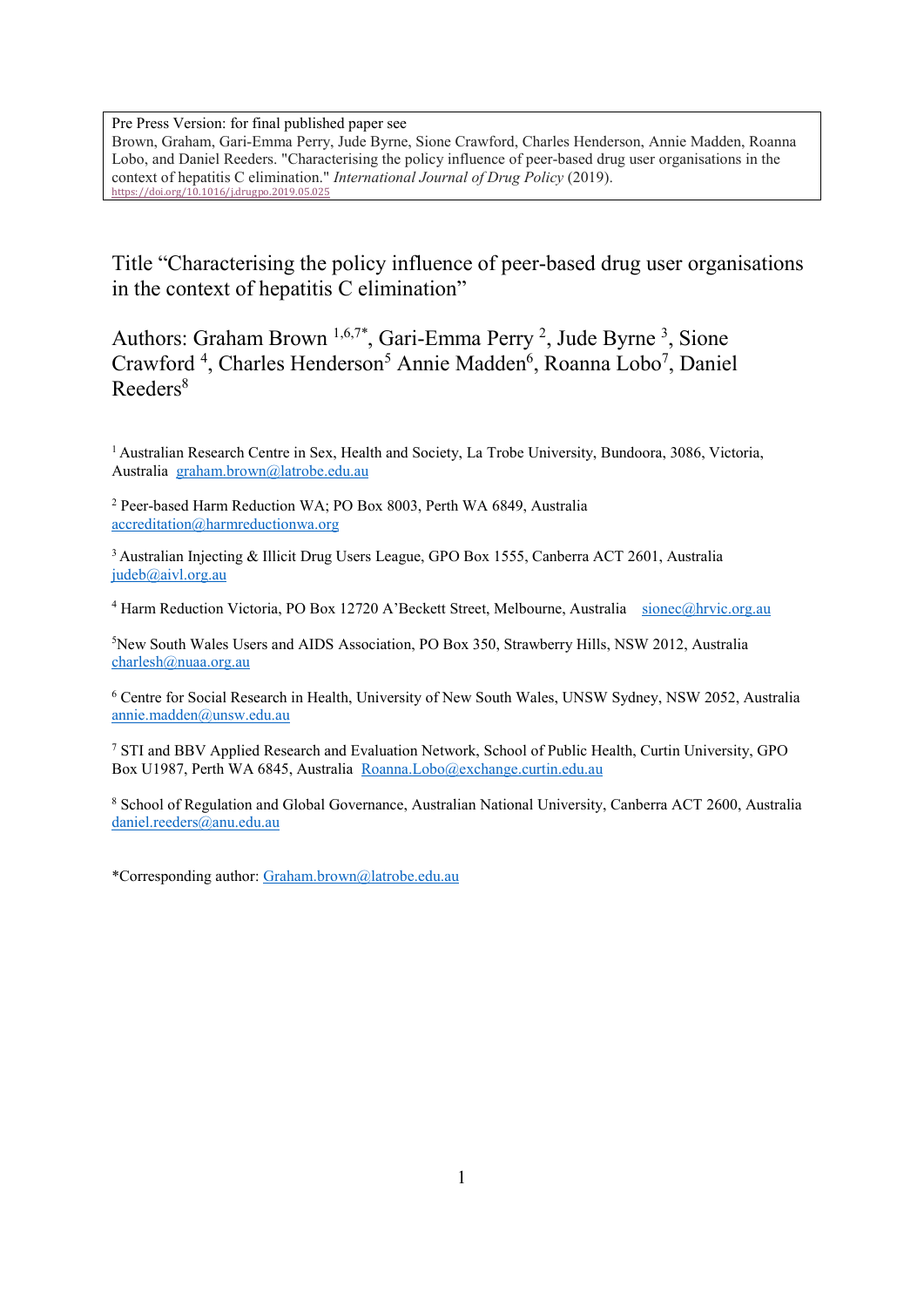# Abstract

## Background

Achieving hepatitis C (HCV) elimination goals will require major policy and health service reorientation to scale up testing and treatment among people who inject drugs (PWID). To achieve this, a close partnership with peer-based drug user organisations is required. However, peer organisations have historical and ongoing difficulties in articulating the validity of their service delivery and policy advice, leading to some policy and health services resisting partnership and advice from peer-based drug user organisations.

## Methods

To develop a deeper understanding of the role of peer-based drug user organisations in the HCV response, we analysed data from the W3 Project which used systems thinking methods to draw together the insights of over 90 peer staff from 10 Australian community and peer organisations in HCV and HIV. The resulting system maps were analysed to identify system dynamics and functions that need to be fulfilled for peer organisations to be influential within their community and policy system.

## Results

We identified the interactions at a system level which can enhance or constrain the quality and influence of policy advice from peer-based drug user organisations. We found the strength of Peer-based drug user organisations to support the scale up of HCV testing and treatment was their capacity to mediate between, and navigate within, the complex community and policy/health service systems. While peer-based drug user organisations endeavour to demonstrate their capacity and credibility in terms of engagement, alignment, adaptation and influence, policy and service organisations also need recognise their own system role to value and enable peer-based drug user organisations to achieve their potential.

## Conclusion

If the HCV prevention and treatment system is to reach PWID living with HCV and achieve HCV elimination goals, then policy and health services need to invest in strengthening peerbased drug user organisations as well as recognise, value and act on quality policy advice from PWID peer leadership.

## Key Words

People who inject drugs; Peer Organisation; Peer based program; Peer Leadership; Policy and advocacy; Hepatitis C; Systems Thinking; Advocacy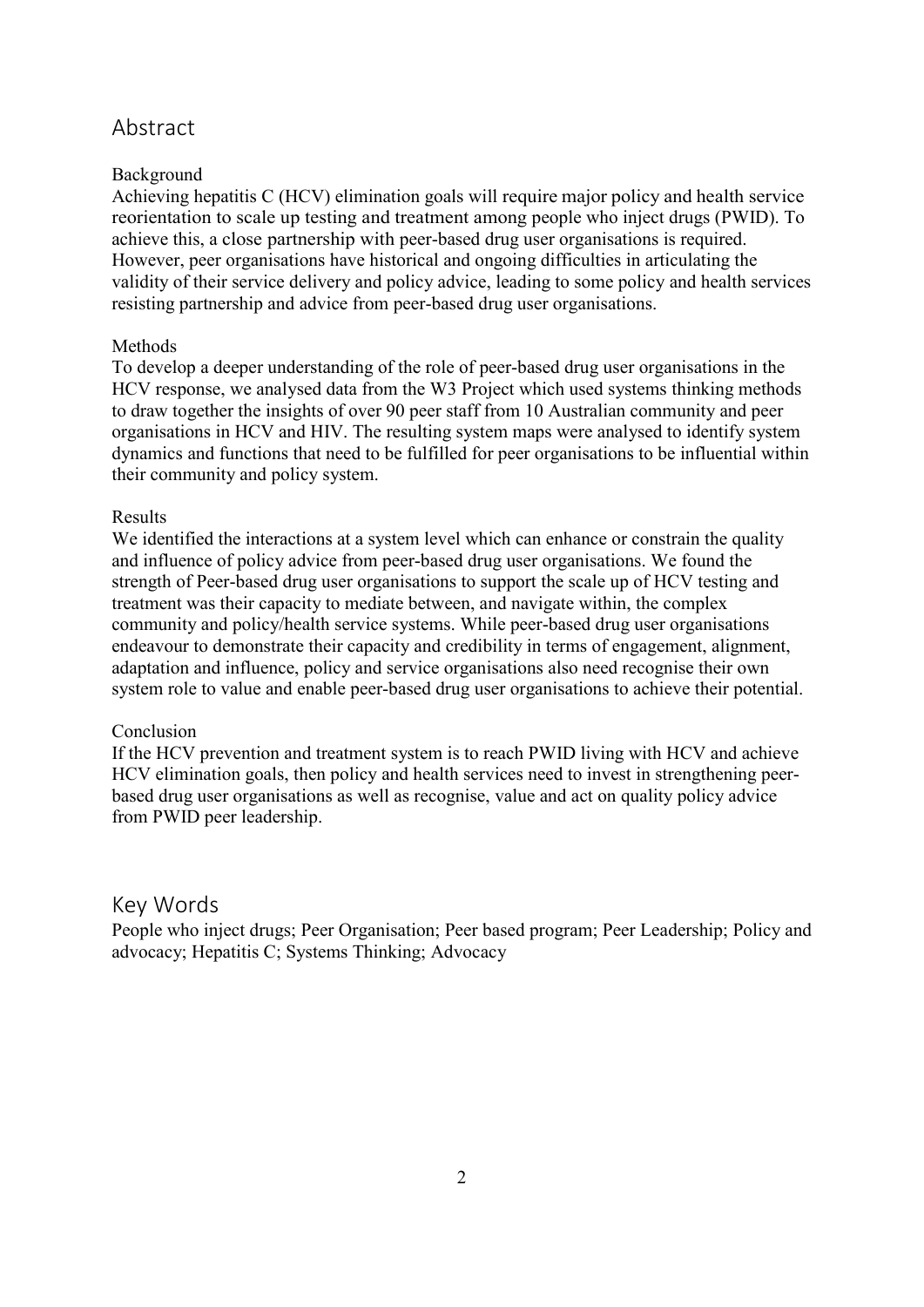## Background

#### **Introduction**

The global response to hepatitis C (HCV) is undergoing unprecedented if somewhat uneven, developments in prevention and treatment. The importance of increasing access to, and uptake of, direct acting antivirals (DAA) among people who inject drugs (PWID) to improve health outcomes and reduce prevalence has been shown to be a key part in reducing the ongoing transmission of HCV (Grebely et al., 2015; Martin et al., 2016; Scott, McBryde, Thompson, Doyle, & Hellard, 2017). Modelling suggests that modest levels of HCV treatment may achieve elimination targets among PWID, particularly when combined with harm-reduction and network-based strategies (Hellard et al., 2015; Pitcher, Borquez, Skaathun, & Martin, In press, online). However, current levels of testing and treatment will be insufficient to achieve elimination (Pitcher et al., In press, online). To achieve HCV elimination goals (Ward, 2016) will require equity of access for prevention, testing and treatment, which will require policy and health service changes, investment and scale up of services, and reductions in stigma and discrimination within health systems. The importance of peer-based programs to the effective roll-out of new HCV treatments among PWID has been discussed in detail elsewhere (Batchelder et al., 2017; Bonnington & Harris, 2017; Henderson, Madden, & Kelsall, 2017; MacLellan, Surey, Abubakar, Stagg, & Mannell, 2017). However, the role of peer organisations in supporting the reorientation or refinement of drug and health service policy, a key element of prevention, testing and treatment scale-up, has received less attention.

This paper will briefly describe peer-based PWID programs, the complexity of the system in which they operate, and their relationship to achieving HCV elimination goals. It will then describe the W3 project which drew on complex systems theory and methods to understand the role of peer organisations in the response to HCV and HIV. The paper will draw on this research to identify and discuss the implications for achieving high quality community insights and policy advice from peer-based drug user organisations, and for maximising the influence of this advice in policies and strategies to eliminate HCV.

#### **peer-based drug user organisations**

Peer based programs with PWID have been part of the health promotion and health service landscape for decades, originating in Western Europe and North America in the late 1960s, and evolved, developed and expanded through the 80s and 90s in response to HIV and hepatitis C (Needle et al., 2005). The traditional service provider-client model of health care workers and top-down education approach of public health resulted in a push back and the formation of user-based (later referred to as "peer-based") interventions, and the "Nothing About Us, Without Us" philosophy (Jurgens, 2008). Navigating highly political contexts and circumstances has been a hallmark of these peer organisations (Madden & Wodak, 2014), with the peer-based approach often undermined in the tensions between harm reduction based health promotion and the stigmatization and criminalization of drug use generally, and injection drug use in particular, across much of the world (Dechman, 2015; Ratliff, Kaduri, Masao, Mbwambo, & McCurdy, 2016). Policy reviews in Australia have found that a range of factors create and sustain barriers to HCV prevention, testing and treatment, and limit the reach of peer-based programs to PWID. These factors include negative societal attitudes towards injecting drug use and PWID, inconsistent application of evidence in policy making, concerns about public opinion, and the complex nature of legislative, policy and service delivery environments (Legal and Discrimination Working Party of MACBBVS, 2013).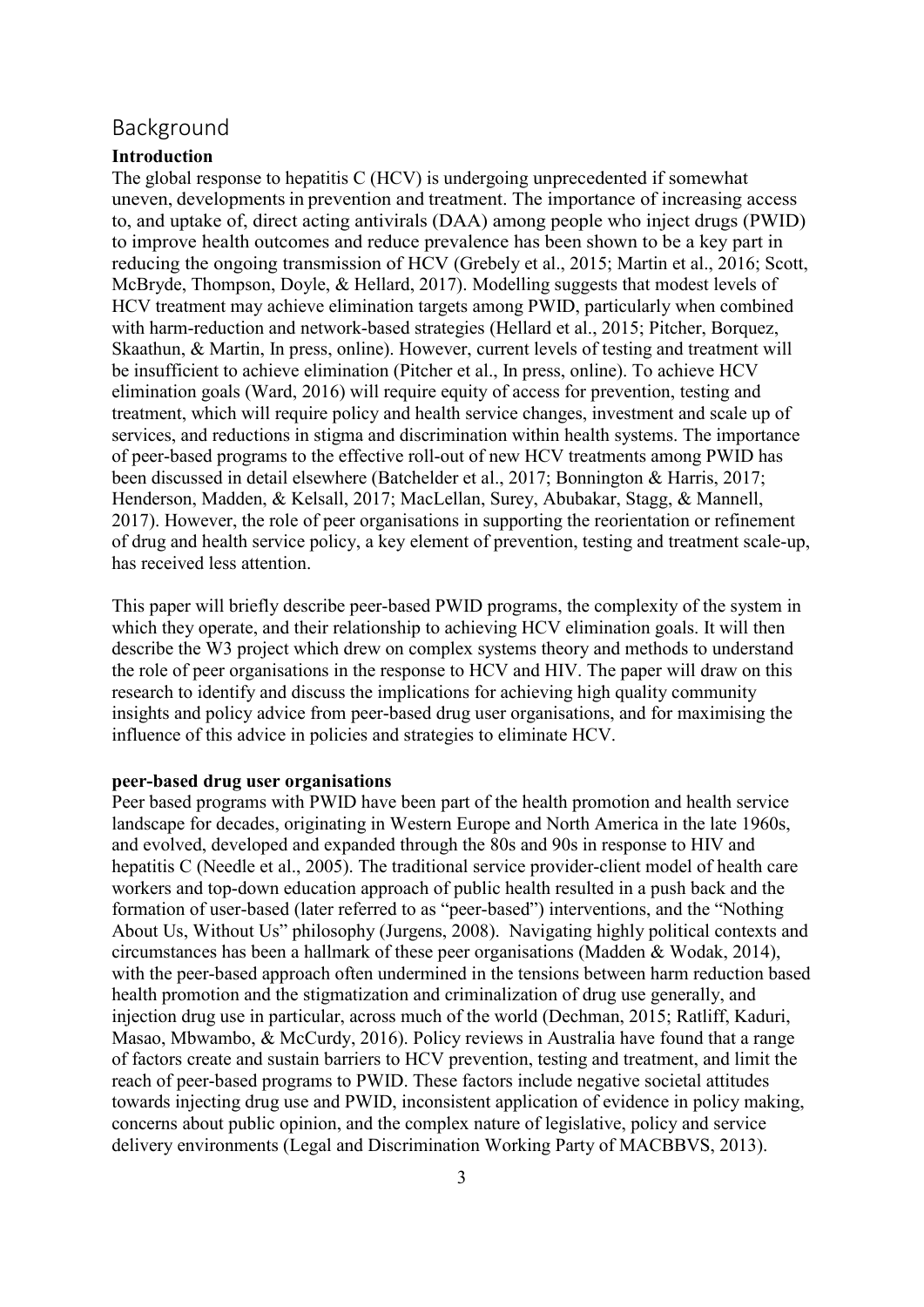Despite these challenges, PWID have demonstrated that they can self-organise as peer organisations, broadening the dissemination of knowledge, practices and equipment, as well as reflecting the reality of the lives of marginalised populations into policy and health service reforms (Dechman, 2015; Jurgens, 2008). The common descriptors of peer work have been categorised into direct harm reduction and health services; support, counselling, and referrals; research assistance; and advisory committee participation (Marshall, Dechman, Minichiello, Alcock, & Harris, 2015). PWID peer workers have been found to assist in establishing more effective communication between clients and service providers and act as a 'bridge' in building or rebuilding trust and credibility and co-creating effective responses (AIVL, 2015).

Peer-based responses by PWID have been the subject of research for many years, resulting in a growing evidence base regarding their role in prevention of drug related harm, viral hepatitis, HIV and sexually transmittable infections and other health outcomes (for examples see Hay, Henderson, Maltby, & Canales, 2017; Jain et al., 2014; Keats et al., 2015; McNeil, Small, Lampkin, Shannon, & Kerr, 2014; Ti et al., 2015; Treloar et al., 2015), and their role as an integrated component of, or complement to, other health care initiatives (for a recent example see Bajis et al., 2017).

However, Marshall et al. (2015) note that describing the tasks of peer programs does not capture the strengths of peer-based programs nor the need for fundamentals such as the full participation of PWID. Often the level of participation of peers in health services is "functional", meaning peers are recruited to contribute to pre-defined objectives, with a range of political, health system and social structures acting as either barriers or enablers to stronger participation or influence (Bonnington & Harris, 2017; Marshall et al., 2015). Recently, there has been an emergence of critical reflection on the ways social structures, policies, HCV and drug services, research priorities, and social identity all impact on how peer programs and services are conducted, viewed and experienced by PWID as well as the broader policy and health sector (Ashford, Curtis, & Brown, 2018; Batchelder et al., 2017; Bonnington & Harris, 2017; MacLellan et al., 2017; Tookey et al., 2018).

Peer-based drug user organisations, which may conduct a range of peer programs, often have difficulties in articulating their role, demonstrating their quality and community (peer) connection, and showing their effectiveness (Bajis et al., 2017; Crawford & Bath, 2013). In practice, most peer organisations are not resourced to undertake evaluation (Hayashi, Wood, Wiebe, Qi, & Kerr, 2010) or struggle with evaluating the complexity of the peer programs, the communities they work within, and the political contexts they need to navigate (Brown et al., 2015; Needle et al., 2005). The role of peer leadership and advocacy from peer organisations is often under recognised and the ways peer organisations contribute to the reorientation and refinement of broader policy or health service reform has been largely undocumented (Brown et al., 2015; Madden & Wodak, 2014; Marshall et al., 2015; O'Gorman, Quigley, Zobel, & Moore, 2014). These limitations can result in community insights and policy advice from peer-based drug user organisations being undervalued (Brown et al., 2015; Madden & Wodak, 2014; Marshall et al., 2015; O'Gorman et al., 2014). These combined deficits can function as policy and health services resistance to partnership and advice from peer-based drug user organisations at a critical time whereby community insights will be essential to effective scaling up and targeting of HCV prevention, testing and treatment efforts.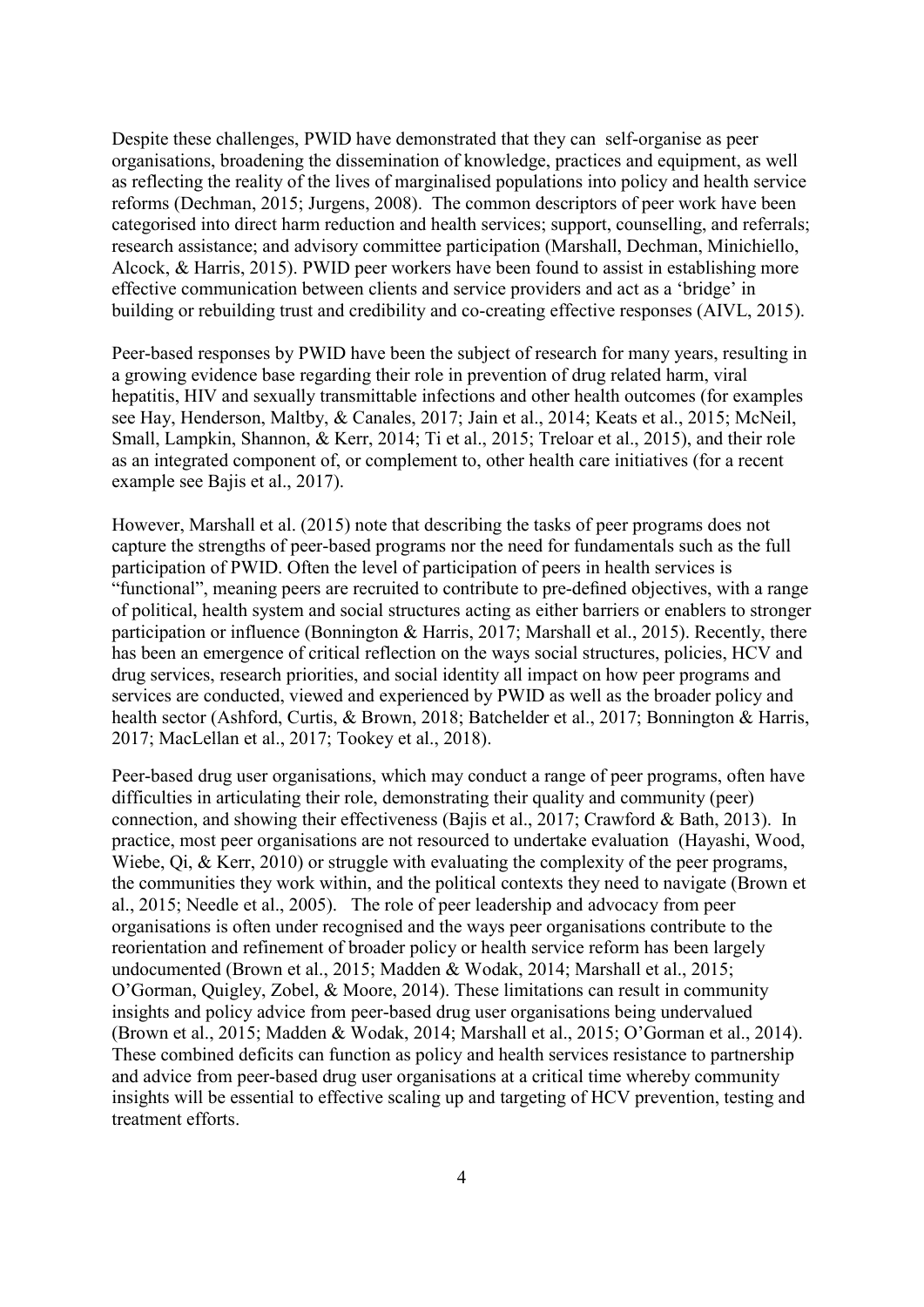#### **What Works and Why (W3) Project**

The What Works and Why (W3) Project took on the challenge to answer questions such as: "what are the mechanisms by which peer organisations can demonstrate that their community insights and policy advice can be trusted and valued by the HCV sector?" ; and how can the broader policy and health sector support peer organisations to fulfil their community and policy roles? To do this, the W3 Project [\(www.w3project.org.au\)](http://www.w3project.org.au/) recognised that a deeper understanding of the role of peer-based drug user organisations as part of a complex and adapting response to HCV was required. Using systems thinking and participatory methods the project developed a framework to articulate and evaluate the contribution of peer organisations in their PWID communities as well as the broader 'enabling environment' in relation to HCV and PWID communities.

Brown et al. (2018) provides a detailed overview of the W3 Project methods and a description of the findings for the evaluation of peer programs working with communities of gay men, sex workers, people living with HIV and PWID. This paper draws on the specificity of the PWID system map developed in the study (not described in Brown et al. 2018) to identify the implications for the role of peer organisations in influencing policy, particularly in HCV health services and treatment access.

### Methods

The W3 Project conceptualised peer-based programs, including the communities and policy environments they engage with, as elements in a complex system (Holland, 2006; Meadows & Wright, 2008; Midgley, 2003; Ostrom et al., 2002). What systems thinking brought to this research was an understanding that for peer-based programs, the way communities of PWID enhance, adapt, resist or ignore peer-based programs are an inherent part of the program and something to be leveraged and built on, not resisted or treated as a confounder (Brown et al., 2015). This system thinking directed our attention to the synergies and leverage points that can occur in communities and in policy environments as the system adapts and evolves (Luke & Stamatakis, 2012; Mabry & Kaplan, 2013; Midgley, 2003). The W3 Project was conducted over three phases, and is described in detail elsewhere (Brown et al., 2018). The phases are summarised below.

#### *Phase 1—Participatory workshops to develop system maps*

Over a two-year period, we conducted a series of 18 workshops ranging from one to two days each with the ten organisations (see Table 1) to elicit and diagram mental models (system maps) of how peer-based programs operate. The organisations invited key peer staff and volunteers to participate resulting in over 90 peer staff and volunteers being involved across the workshops. All programs included drug use within their programs and peer context. Three of the organisations were specifically peer-based drug user organisations (two state/jurisdictional and one a national peak organisation which conducted programs and policy advice at a national level on behalf of state/jurisdictional organisations) and included 23 peer staff who participated in the workshops.

In the workshops we drew on complex systems theory (Holland, 2006; Meadows & Wright, 2008; Ostrom et al., 2002) and systems thinking methods (specifically soft systems methods as described by Checkland (2000) and Williams and Hummelbrunner (2010)) to elicit and diagram mental models of how peer-based programs operate. We utilised causal loop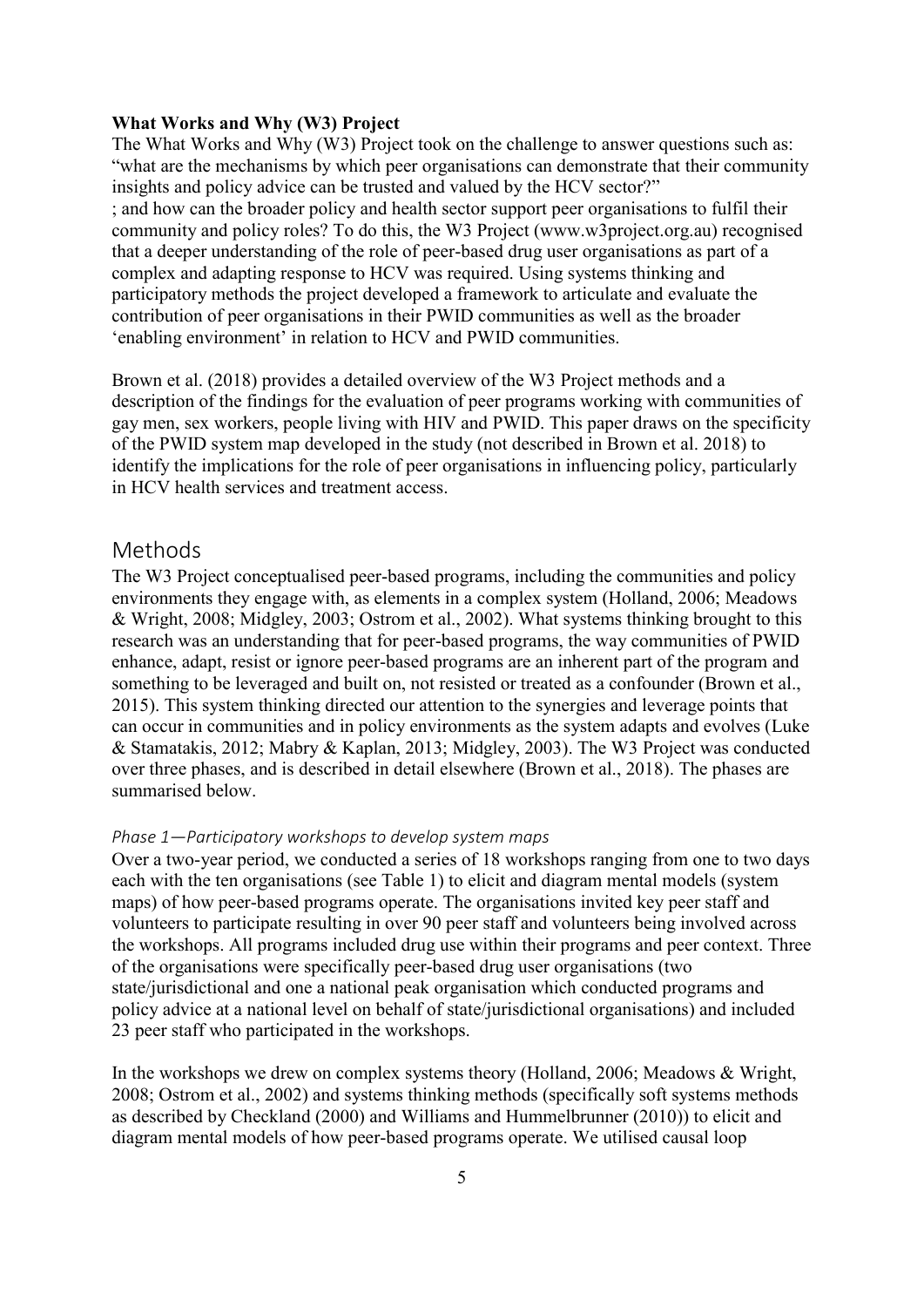diagram methods (Meadows & Wright, 2008; Williams & Hummelbrunner, 2010) to help identify the regular (i.e. cyclical) relationships or 'causal loops' among the higher-level themes. Through these highly participatory qualitative methods, we drew on the experience and perspectives of peer practitioners working in outreach, community development, workshop facilitation, policy reform and leadership, management and governance. During the workshops we developed and revised a series of system maps describing what peer-staff theorised happens during these peer-based programs, and the program's relationships with all the components of the community and policy system within which they were situated. The dynamics of the relationships within the system maps were identified, discussed, debated and refined within the workshops.

In reviewing the system maps, system dynamics operating within these complex systems were identified and compared on an iterative basis with the emerging dynamics from the other systems maps being developed (ie peer-based programs with gay men, sex workers, and people living with HIV). These comparisons were then presented to the peer-based drug user organisations for discussion and reflection. The final system map for PWID peer-based programs is presented in Figure 1. Detailed descriptions of this system map and other system maps developed by the study are available online (Brown & Reeders, 2016).

#### *Phase 2—Analysis of system maps to identify common themes and functions*

Drawing on the realist evaluation work of Pawson and Tilley (1997) we analysed the full set of complex system maps to identify the key underlying functions. The realist approach criticises the experimental paradigm of evaluation that looks for a direct cause and effect relationship independent of the program's social context. Instead the realist approach theorises how programs achieve desired outcomes by understanding the *mechanisms* (or functions) and how they operate within and interact with their social context. Envisioning the peer program as an organism and its community and policy contexts as its surrounding ecology, we asked what functions do peer programs and organisations need to be equipped with to be influential, sustainable and adapt to changes in their environment. We analysed the maps for functions that occurred across all the system maps. Through this we identified four key functions which a peer-based program must be able to fulfil in order to be effective and sustainable as it mediates between continually changing community and policy environments. These functions formed the basis of the draft W3 Framework.

#### *Phase 3—Review and refinements by organizations locally and validated nationally*

The draft W3 Framework, as well as the PWID system map, was subjected to additional review at a national meeting of all peer-based drug user organisations in Australia (involving an additional 11 participants from three state/jurisdictional peer-based drug user organisations in Australia who had not been directly involved in the study). Peer staff reviewed descriptions of the system dynamics within the system map (Figure 1) and reviewed the W3 Framework (Figure 2 and table 2). Input was discussed by the group and the findings were endorsed as consistent with the experience of all the participating peer-based drug user organisations. Similar validation processes were undertaken with peer organisations working with gay men, people living with HIV, and sex workers.

The study was provided ethical approval by the La Trobe University Human Research Ethics Committee (Approval No: FHEC14/155).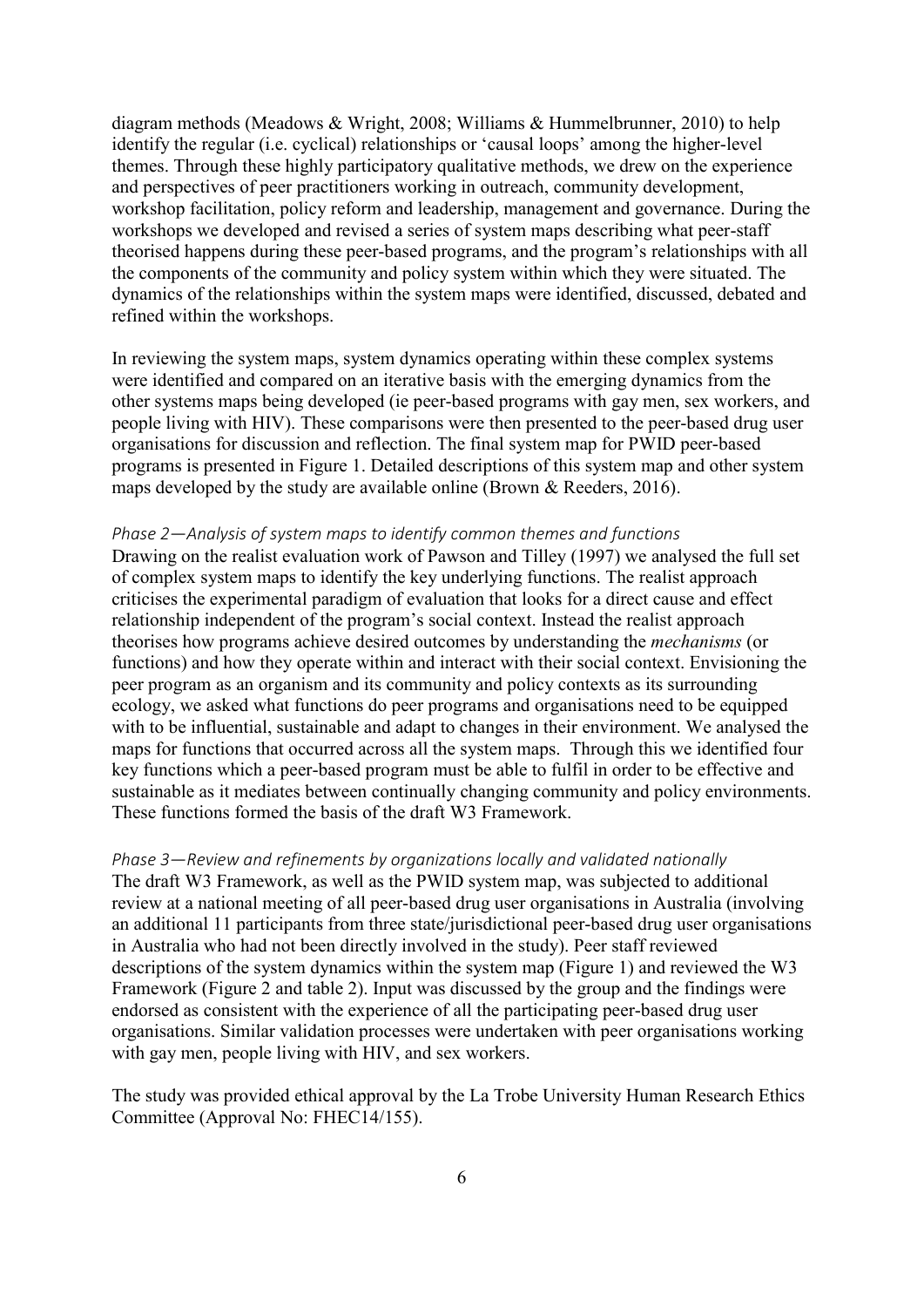## Results

The W3 Project found that peer organisations operate within a complex and constantly changing system, comprising of community and policy system elements. The PWID Peer Service Provision and Policy Participation System Map (hereafter referred to as the System Map, Figure 1), illustrates the detail of the relationships between the peer-based organisations and these system elements. The System Map (Figure 1), is one of the system maps described in the methods above, which led to the development of the W3 Framework (Brown & Reeders, 2016). The W3 Framework (Figure 2) takes a higher-level view and simplifies this complexity into functions, and illustrates the relationships between the functions. In describing the results below, we briefly describe the functions within the W3 Framework (Figure 2). We then draw on these high-level functions to explain selected system dynamics within the System Map (Figure 1) which relate to the role and capacity of peer-based drug user organisations to influence policy and health service responses to eliminate hepatitis C.

#### **System level functions of a peer organisation**

The W3 Framework (Figure 2) recognises that peer-based drug user organisations operate within and between two interrelated and constantly changing complex systems – the community system and the policy system – illustrated by the cloud images on the left and right of Figure 2. The community system is comprised of the diverse and evolving networks and cultures of PWID within which the peer organisations participate. The policy system includes the diverse network of health services, community organisations, policy actors, law enforcement, researchers, politicians and other sectoral stakeholders. Both the community and policy systems are constantly changing. The W3 framework sets out four functions (in orange) that peer-based programs need to sustain to be effective and influential in these complex and dynamic systems. These functions are Engagement, Alignment, Adaptation and Influence (see Table 2 for definitions). The focus on the system elements and how they interact with each other is what differentiates the W3 Framework from other understandings of peer-based programs (Hildebrand, Lobo, Hallett, Brown, & Maycock, 2012; Marshall et al., 2015; Webel, Okonsky, Trompeta, & Holzemer, 2010) and enhances our understanding of the participation of PWID peers in research and policy (Greer, Amlani, Pauly, Burmeister, & Buxton, 2018; Jozaghi, Greer, Lampkin, & Buxton, 2018; Keats et al., 2015; Treloar et al., 2015).

#### **Overview of the PWID Peer Service Provision and Policy Participation System Map**

The detailed system map in Figure 1 includes a large number of elements, illustrating how peer-based drug user organisation service delivery, practical education, and advocacy is interconnected and nested within the alcohol and other drug service sectors, policing and judicial systems, and the blood borne virus prevention and treatment sector. To show the way system dynamics within the system map (Figure 1) flow through the W3 functions of engagement, alignment, adaptation, and influence, we have shaded in colour the domains of the system map related to each function. We use the W3 functions to summarise selected system dynamics and identify the implications for the role of peer organisations in influencing policy, particularly policy related to the provision of HCV health services and treatment access. Where the discussion refers to identified items within the system map in Figure 1, the name of the item has been italicised. The system map in Figure 1 is described in more detail elsewhere (Brown & Reeders, 2016) and in the supplementary material to this paper.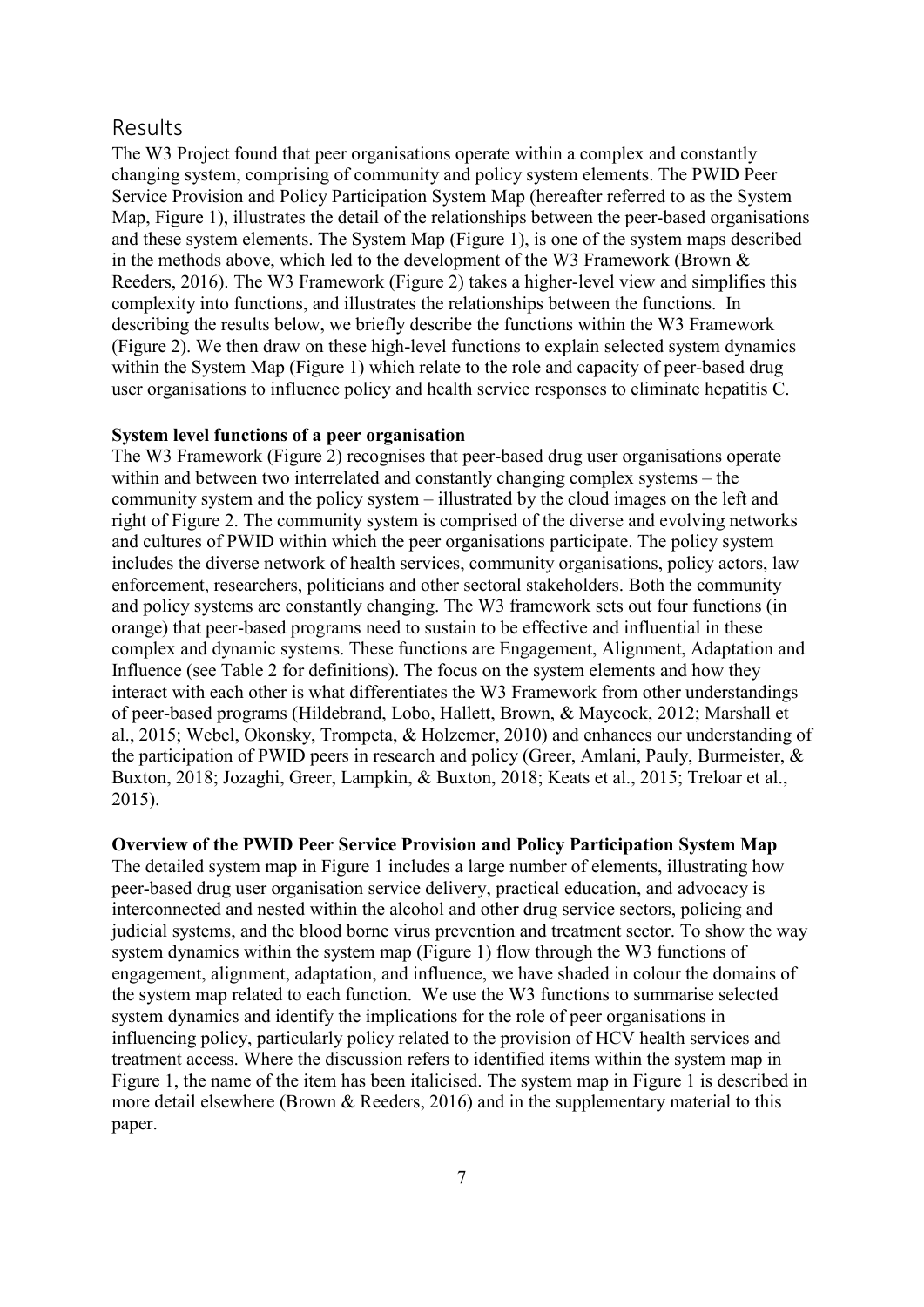#### **Engagement within the PWID community system**

A key component of engagement for peer-based drug user organisations is the interaction and exchange between PWID community members and peer staff. The capacity for peer organisations to listen and reflect on what community members tell peer workers about their needs and recent developments within their networks means community members don't come to the peer organisation empty handed: they have knowledge to share in the service exchange. For example, in Figure 1, in the engagement (green) domain, we found the experience and diversity of peer staff (*staff attributes*) is enhanced through their ability to combine their own personal experience with their broader understanding of the community through service delivery and apply this within a program (*peer skill*). These attributes are complemented by the welcoming environment and experience of peer program (*service attributes*). Through this, community members not only access services, but also provide feedback and share their knowledge of community issues (*client input, exchange and ownership).* This knowledge might include drug quality, police operations, changing PWID cultures and practices, experiences of health services and treatment, and other enablers and barriers. The interaction and sharing with community members enables peer staff to *notice cues, patterns and changes*, and use this to *meet needs*, as well as target *strategic outreach and cultivate relationships* within diverse PWID networks. Refining peer programs increases the peer organisation's *network engagement* (or 'reach') and generate *word of mouth* credibility in the community regarding the peer service. Community members accessing the service share insights as they believe that the peer-service will use that information for the betterment of the PWID community. These peer interactions provide the opportunity for peer staff to constantly refine their shared collective understanding of the experiences of their community.

### **Learning and Adaptation of peer skill and leadership in tandem with a changing and diversifying system**

Peer organisations need to draw what they can from their communities (through engagement) but then 'test the waters' as they adapt with their communities. This adaptation is across the range of activities of peer service delivery (such as peer-based needle and syringe program), peer health promotion (such as peer developed harm reduction information and community development), or peer leadership (such as peers taking leadership roles in their community, their sector, or participating in policy reform). For peer-based drug user organisations the concept of '*peer skill'* – the ability to combine personal experience and ongoing community and network connections, feed these insights into a peer organisation's constantly updated collective understanding of the community, and then apply this within their peer work – was key to peer-based programs being able to work effectively within a diverse community and complex policy system. As illustrated in Figure 1, in the Adaptation (brown) domain, peer worker learning (*practitioner learning*) is influenced by peer workers *noticing cues and patterns* within their community (from the Engagement domain) and the support and leadership from the organisation (*organisational management and leadership*). The combining of *practitioner learning* and *staff attributes* is a key influence on *peer skill*. However, turning this peer worker knowledge into a broader collective understanding in the organisation requires peer staff and the organisation to share and value their understanding of the PWID community diverse needs, identities, and experiences. For effective community insights to feed into policy advice, the insights from *practitioner learning* need to be shared across the network of current and emerging PWID peer leaders (*organisational learning and evaluation)* to maintain an up-to-date understanding of the current experiences of the PWID community. This is essential for the peer organisation to keep adapting (*flexible model*) as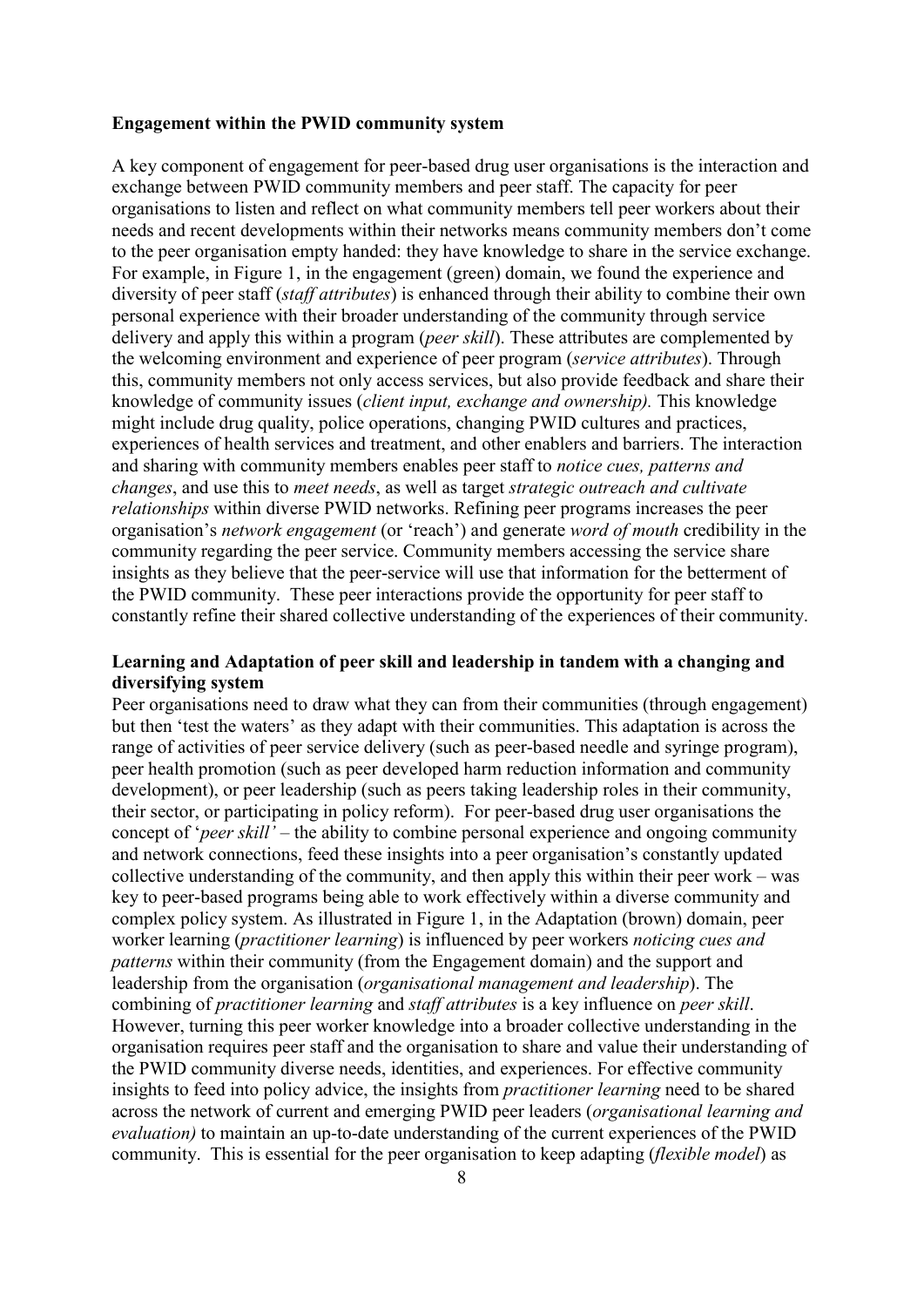well as interact with *strategic partnerships and policy influence* in the alignment (blue) domain.

#### **Influence of peer-based drug user organisations within community systems**

A key element of peer-based drug user organisations maintaining their influence in their communities, as illustrated in Figure 1 in the influence (yellow) domain, is the relevance of their peer-based *practical education for harm reduction and HCV testing and treatment*. The relevance of the education is underpinned by capacity and resources to adapt and remain flexible (*flexible model* in brown adaptation domain, *meeting needs* in the green engagement domain), and the quality and depth of their engagement within PWID networks (*network engagement*). The high flexibility of the programs means that peer organisation have the opportunity to adapt with their community and meet the needs of PWID who may have complex barriers to harm reduction or treatment uptake and distrust health services (*catching hard cases*). However, the more complex cases peer organisations respond to, the less pressure there can be on some other mainstream services and policies to be flexible or nonstigmatising for such complex cases (*quality of non-peer services in the state*).

#### **Influence of peer-based drug user organisations within policy systems**

The W3 Project found that the influence of peer-based drug user organisations in the policy system was related to a number of factors: the visibility and demonstrability of engagement and authenticity within their community; the quality, timeliness and usefulness of previous policy participation; and the visibility in the sector of partner organisations valuing the policy participation of the peer-based drug user organisations. For example – in the influence (yellow) domain in the system map (Figure 1), *valuation* (the value the sector places in the peer led model and its advice) was influenced by a number of system elements.

- *Demonstrating outcomes* of the work of the peer organisations which was dependent on *practitioner learning* and *peer skill* being synthesised in *organisational learning and evaluation* (in the brown adaptation domain).
- *Advocacy and sector leadership* which was dependent on the peer organisation undertaking *strategic outreach and cultivating relationships* (in the green engagement domain) to enhance their capacity to *develop consumer representatives* from diverse networks and experiences. An important part of the peer organisation was to identify, train and support PWID to participate as consumer representatives in focus groups, consultation processes, and committees formed around change processes and policy review. Supporting effective consumer representation was an important way in which peer organisations could maintain influence in policy and practice within the health and justice systems.
- The level of *stigma* and discrimination regarding PWID within the service and policy environment (in the blue alignment domain) played a key balancing or constraining role in the system. For example, the exclusion or dismissal of advice from people with current injecting experience, or legal sanctions marginalising such advice. Unchecked, this would undermine the *valuation* of any advice from peer-based drug user organisations by the sector, and so reducing the impact of the *advocacy and sector leadership*.
- *Strategic partnerships and policy influence* (in the blue alignment domain)– which had a reciprocal relationship with *valuation*, in that the stronger and more visible the peer organisation's strategic partnerships, the more the sector valued the peer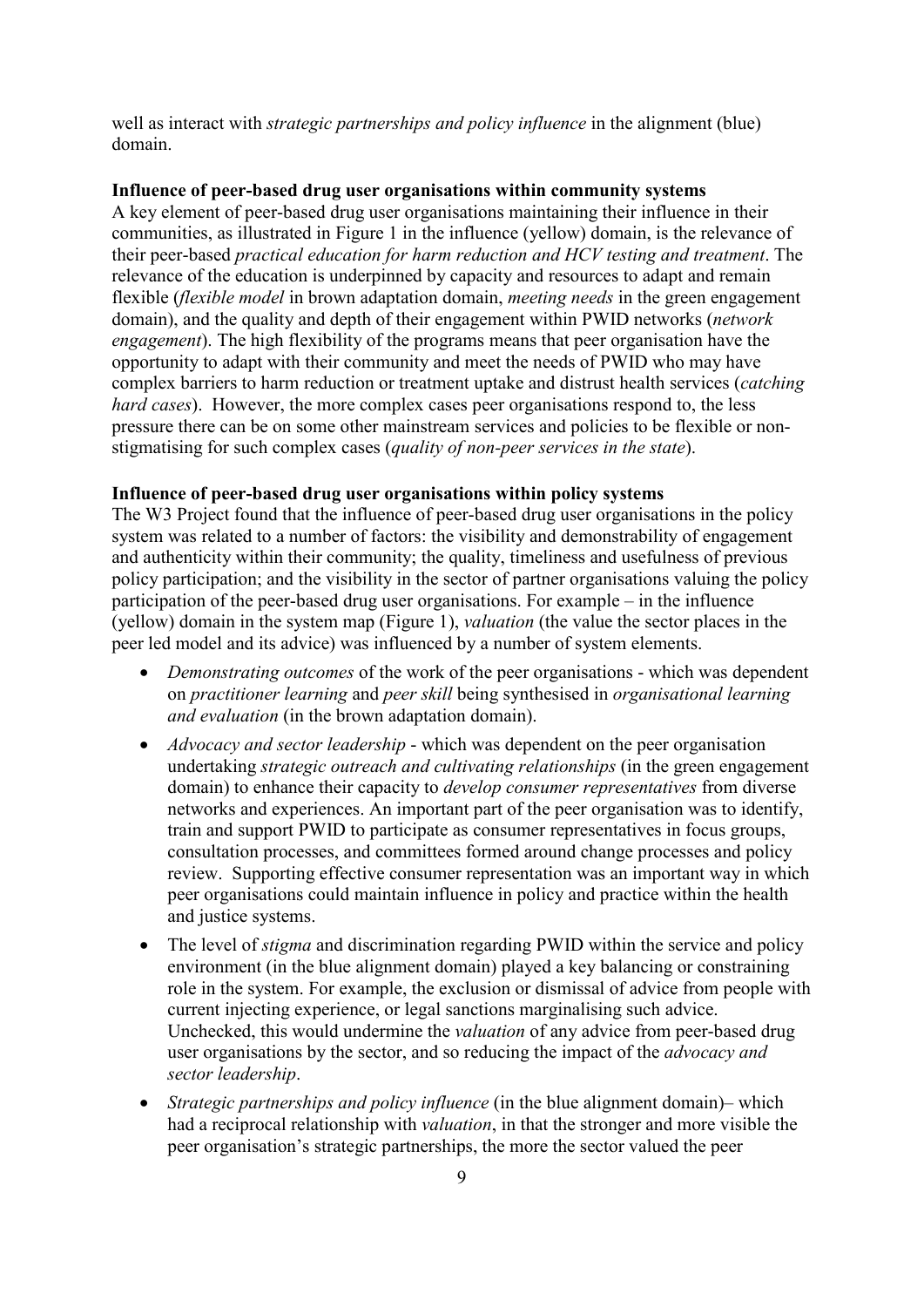organisation. The more the peer organisation was valued, the stronger the strategic partnerships and policy influence, and the more the sector organisations trusted the peer organisations (*learning to trust)* and so counter *stigma* within some policy and health service organisations. *Learning to trust* draws on the work of *Sendziuk (2003)* which describes the experience in Australia of policy makers and health services coming to trust and value the organised effort of affected communities in the response to HIV (and HCV), and consistent with the experience elsewhere (Jozaghi et al., 2018).

## **Alignment between peer organisations and leadership and the health and services policy system**

It is through alignment that peer-based drug user organisations pick up insights into changes in the policy system (government policy, health services, epidemiological and social research), as well as gauge their own influence within that policy system. As illustrated in Figure 1, for the other system functions to be effective, the sector needs to be willing to share real-time insights and work towards an alignment (or reduce the misalignment) between the policy, law enforcement, health service and peer organisation elements of the system (*sector partnerships and policy influence*) .

## **Discussion**

The strength of a peer organisation is the extent to which it is embedded in and participates in the social systems and community tensions it is endeavouring to influence, and so able to identify and respond to the emerging issues and experiences of the PWID community. Systems thinking approaches (Hawe, Shiell, & Riley, 2009; Peters, 2014) remind us that not only are things constantly changing within drug use communities and drug and treatment policy systems, but these changes are often emergent and not always predictable.

To describe how PWID organisations navigate emerging aspects of the system, we found the concept of '*peer skill'* was particularly useful. The definition of who is and is not a peer within harm reduction and peer-based drug user organisations varies much across the literature and within programs. In most cases the definition of peer is people who have lived experience of substance use and who use that knowledge to inform their work (Greer et al., 2019). However, we found that drawing only on one's own lived experience – whether current or past - was not enough to be an effective peer worker in such a dynamic community. Rather than debating who is or is not a peer across such a diverse community, taking a systems perspective allowed us to focus on the role that peer workers needed to play within a system. This role included the ability to gain peer insights from both personal experience and ongoing community and network connections, the opportunity to contribute this to the peer organisation's collective understanding of the community, and the capacity to draw on this collective understanding in their peer service delivery or advocacy work. These peer insights might include how knowledge of new HCV treatment options are diffusing (or not) within different networks of PWID; or the effectiveness of service reforms to reduce structural barriers; or tracking how the scale up of HCV treatment may be disrupting the manifestation of stigma within and towards the drug-using community (such as reducing the fear of transmission but unintentionally positioning those not accessing treatment as recalcitrant). A peer organisation's commitment and capacity to act on the peer insights they receive from engagement and then adapt, advocate and even pre-empt issues with their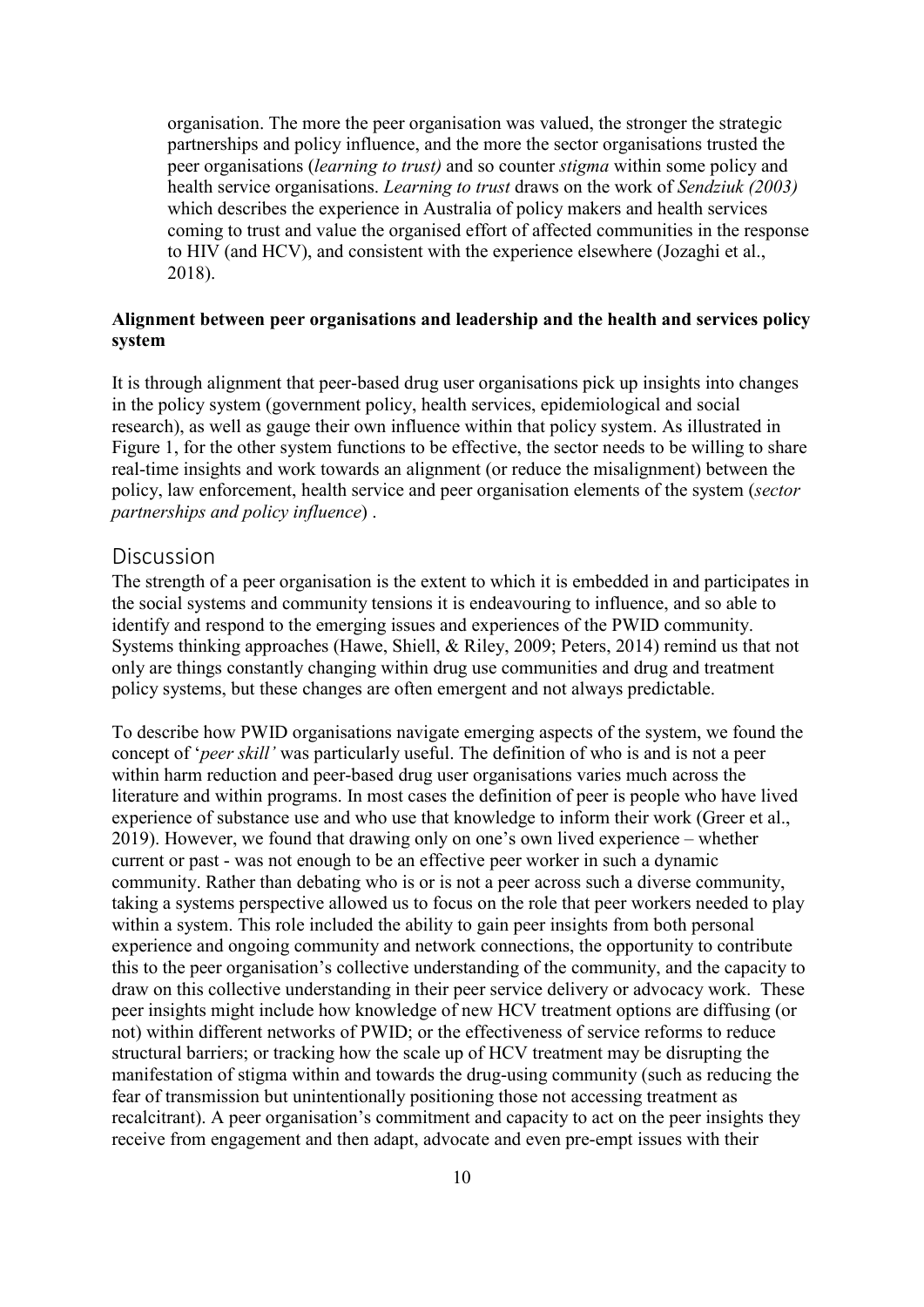communities is what sustains their community's sense of trust, credibility and ownership in the peer organisation.

While peer-based drug user organisation can be the bridge between marginalised communities and policy and health services, they tread a fine line. For example, if a health service de-prioritises access to HCV treatment for people who are currently injecting, this will impact on the range of credible referrals a peer organisation can provide. If peer organisations refer their community to stigmatising health services this not only undoes the work of the peer organisation to support that community member to access services, but also undermines the credibility of the peer organisation. If peer organisations are viewed by members of their community as being an arm of a distrusted health or justice system, this can damage the peer organisations credibility in their community. Therefore, how a peer worker reflects the community needs and how they themselves are positioned within that community through the values and knowledge they exhibit, becomes the crucial guiding factor for credibility at the overall organisational level.

A peer-based drug user organisation that is restricted or constrained from engaging and adapting, be it due to lack of resources, flexibility or legal impediments, risks disconnecting from its community and so undermines its ability to maintain peer skill and be effective in community and policy systems. Whereas an enabling policy environmental that allows high adaptability enhances the relationship between the peer-based drug user organisation and their community, and so too the accuracy of the policy advice they can provide. Taking a systems perspective illustrates that delivering trusted and credible peer services and undertaking peer advocacy for policy or structural reform are intrinsically linked.

While effective advocacy required peer insights to be drawn together by peer organisations in a way that is useful for the sector, the W3 project found this is not enough to have influence. Consistent with the work of Marshall et al. (2015) and Dechman (2015) we found that not only are stigma and legal impediments regarding injecting drug use a reason peer programs in HCV prevention and treatment are needed, it is also a reason that genuine real time peer insights are difficult to gain, and a barrier to such insights being valued and acted on. Similar to the work of Greer et al. (2019), we found that some peer participation in policy, service and research advice can be characterised by ad-hoc appointments and tokenism. We found that such peer knowledge and experience was often dismissed within some policy systems due to a range of individual, institutionalised and structural impediments to the involvement of PWID. We also found that effective advocacy outcomes depended on a congruence of opportunities, insights, policy and politics, which was consistent with policy literature concerning policy windows and multiple streams of influence (Howlett, McConnell, & Perl, 2016; Kingdon, 2003).

However, in contrast to other studies, the W3 Project also identified system level factors which countered or minimised the impact of these challenges. The W3 Project found that to act on advice from peer-based drug user organisations, policy and service organisations need to be confident that the peer organisation could demonstrate breadth and depth of engagement with the PWID community and also be confident the resulting advice would be persuasive or valued in their organisation or the sector more broadly. The W3 Project found that peerbased drug user organisations who could: draw on and demonstrate sustained engagement with their community; use peer skill to interpret and present peer insights from this engagement within their advocacy; and build non-peer allies in the system to publicly value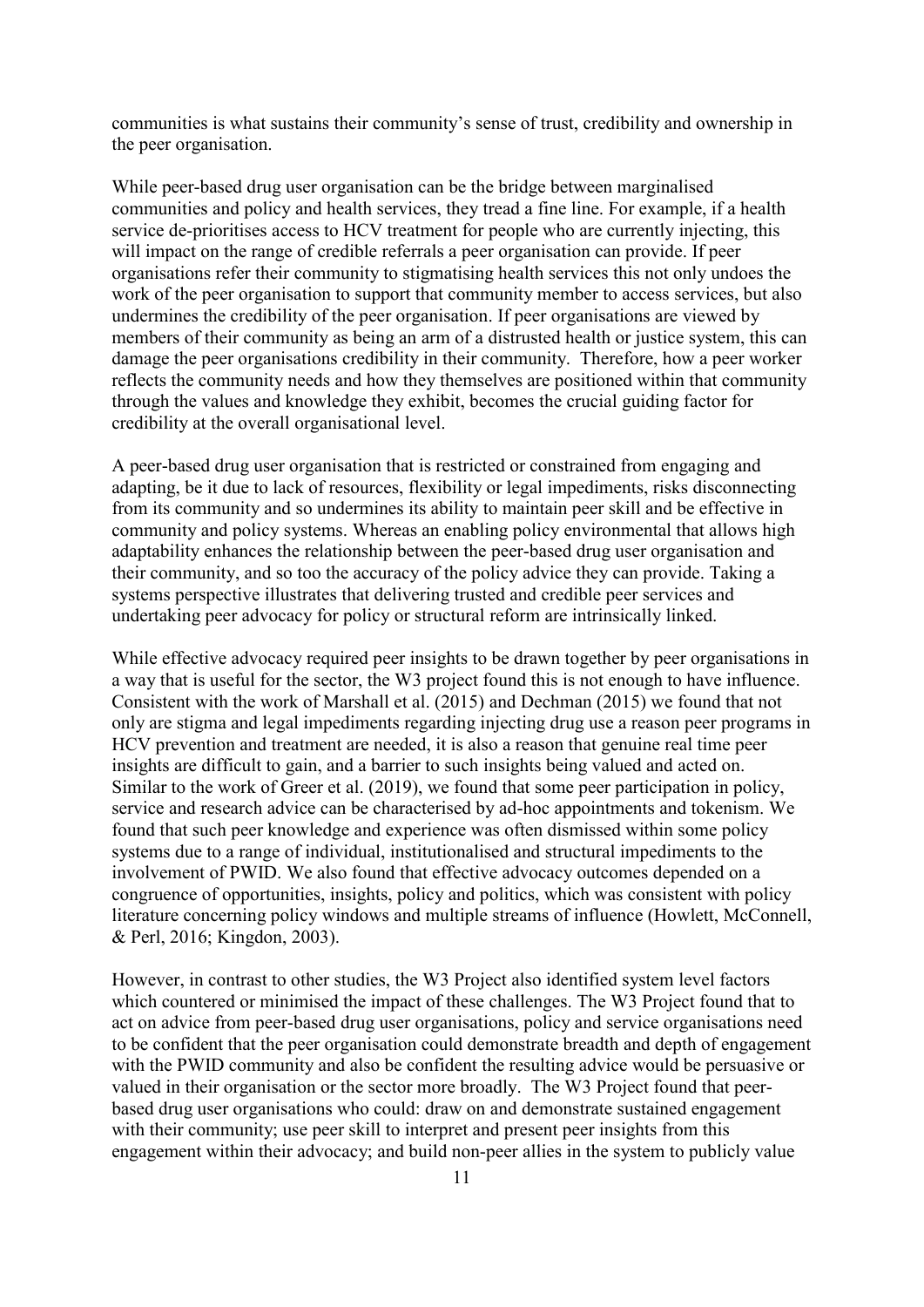and endorse this advice, would be able to build a reputation that policy-makers and sector partners could come to trust and rely on for their input. Achieving this by themselves while navigating the complexity of the policy system can be an extremely high bar for often underfunded stigmatised organisations already navigating marginalised and illicit drug use cultures. Building on the work of Osborn and Small (2006), Jozaghi et al. (2018) and Greer et al. (2019), we found that central to achieving an enabling alignment between peer-based drug user organisations and the broader policy system was a commitment by the policy system to a peer-based response to HCV and a public valuing of PWID peer leadership and advocacy within that response.

# Conclusion

It is well recognised in the literature that increasing access to and uptake of HCV treatment among PWID will be important to reducing prevalence and incidence of HCV (Grebely et al., 2015; Martin et al., 2016; Scott et al., 2017). It is also well recognised that the scale up of HCV treatment among PWID is a complex social, political and health policy challenge (Batchelder et al., 2017; Bonnington & Harris, 2017; MacLellan et al., 2017). However, the opportunities of peer organisations to enhance this treatment scale up, in relation to elimination goals, and the role of the whole HCV response in supporting peer organisations to reach their potential, is less developed.

This paper has drawn on in-depth findings from the W3 Project work with peer-based drug user organisations. We found the strength of peer-based drug user organisations to support the scale up of HCV testing and treatment is their capacity to mediate between, and navigate within, the complex community and policy/health service systems. For peer-based drug user organisations to achieve this role, the organisation needs to be engaged and embedded in PWID communities and sustain rapport and trust as they adapt in tandem; and it needs to simultaneously provide peer leadership and policy participation that is accurate and grounded within the current experience of its community.

However, in exploring the system dynamics of the peer-based drug user organisations, we found that effective policy influence only partly depends on the quality of advocacy argument; it also relies on demonstrations of trust and alignment from non-peer organisations in the sector and policy networks. Influence in the policy system was as much about the policy system valuing the participation of peer leadership as it was about the quality or timeliness of the policy participation, and that these two elements could either reinforce or undermine each other.

peer-based drug user organisations generally have limited resources and draw on the resilience and expertise of communities already experiencing multiple stigma, legal, health management and health services barriers. peer-based drug user organisations are constantly managing accountability, credibility and institutionalised stigma within both their community and policy systems. There can often be misalignment of the policy, legal and sector systems which can undermine these system dynamics and so hamper investments in peer-based programs. While peer-based drug user organisations endeavour to demonstrate their credibility in terms of engagement, alignment, adaptation and influence, policy and service organisations also need recognise their own system role to value and enable peer-based drug user organisations to achieve their potential. If the HCV prevention and treatment system is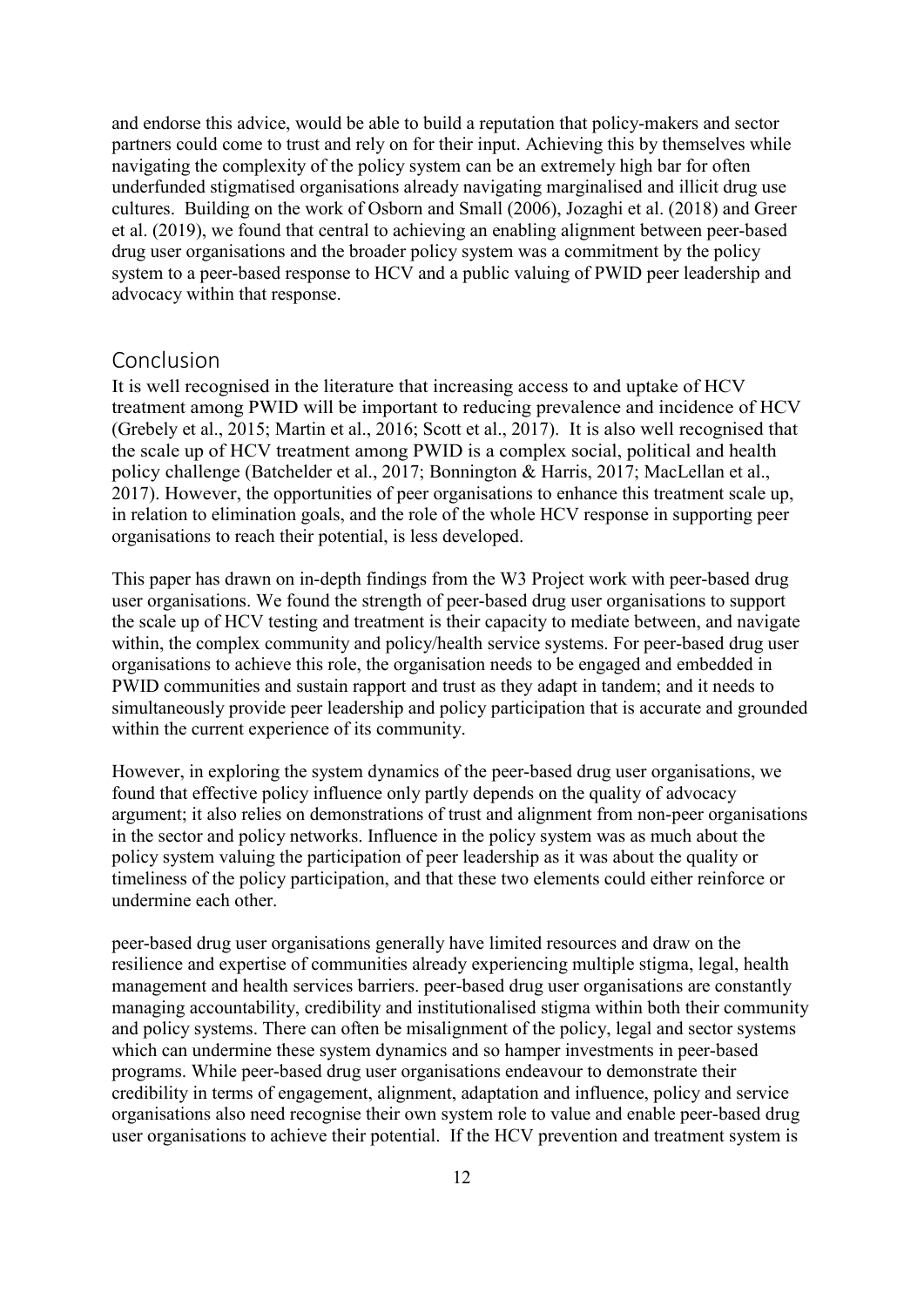to reach PWID living with HCV and achieve HCV elimination goals, then policy and health services need to invest in strengthening peer-based drug user organisations as well as identify, value and act on quality policy advice from PWID peer leadership.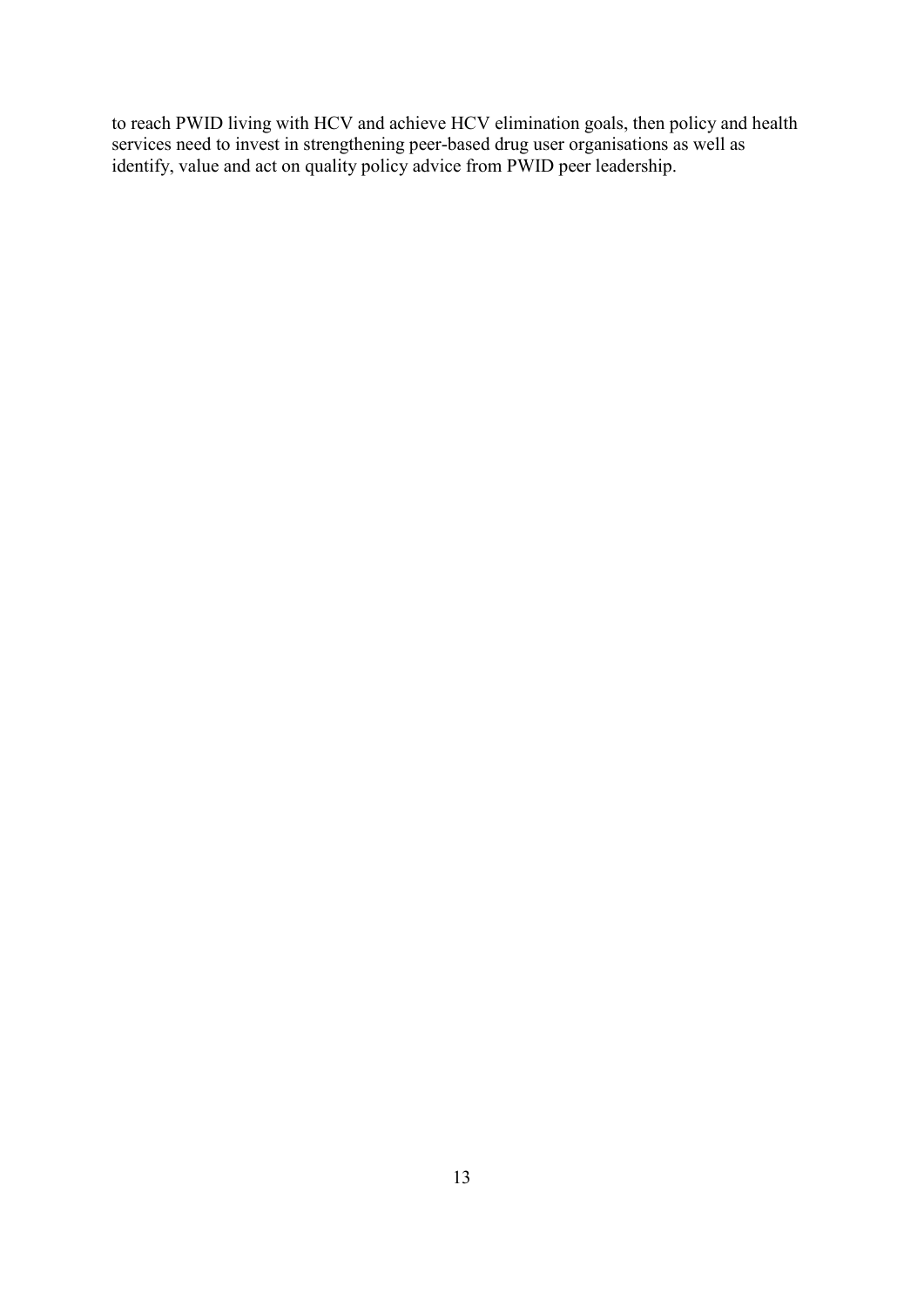# Figures and Tables

## **Table 1 – The W3 Collaboration**

W3 Project: Understanding what works and why in peer-based and peer-led programs in HIV and hepatitis C

- Australian Federation of AIDS Organisations (the national peak body for the community-based response to HIV),
- Australian Injecting and Illicit Drug Users League (the national peak body for people who use drugs peer organisations),
- Harm Reduction Victoria (people who use drugs peer organisation),
- Western Australian Substance Users Association (people who use drugs peer organisation),
- Victorian AIDS Council (community and peer-based organisation with services for gay and bisexual men, people who inject drugs, and people with HIV),
- Scarlet Alliance Australian Sex Workers Association (national peer-based sex worker organisation),
- National Association of People Living with HIV/AIDS (national people with HIV peer organisation),
- Living Positive Victoria (people with HIV peer organisation),
- Positive Life New South Wales (people with HIV peer organisation),
- Queensland Positive People (people with HIV peer organisation),

In Australia "community based" and "peer-based" and are the dominant organisational descriptors. These organisations were established by the communities most affected by HIV from the mid-1980s, and their governance is based within their communities. The majority of their limited funding comes from national and state governments with varying contracting conditions and caveats. Community based organisations at a policy level are considered part of the "HIV partnership" alongside clinical services, research, and government. As with most countries, these relationships have waxed and waned over the past three decades. For a summary of the history of the community response in Australia see (Brown, O'Donnell, Crooks, & Lake, 2014)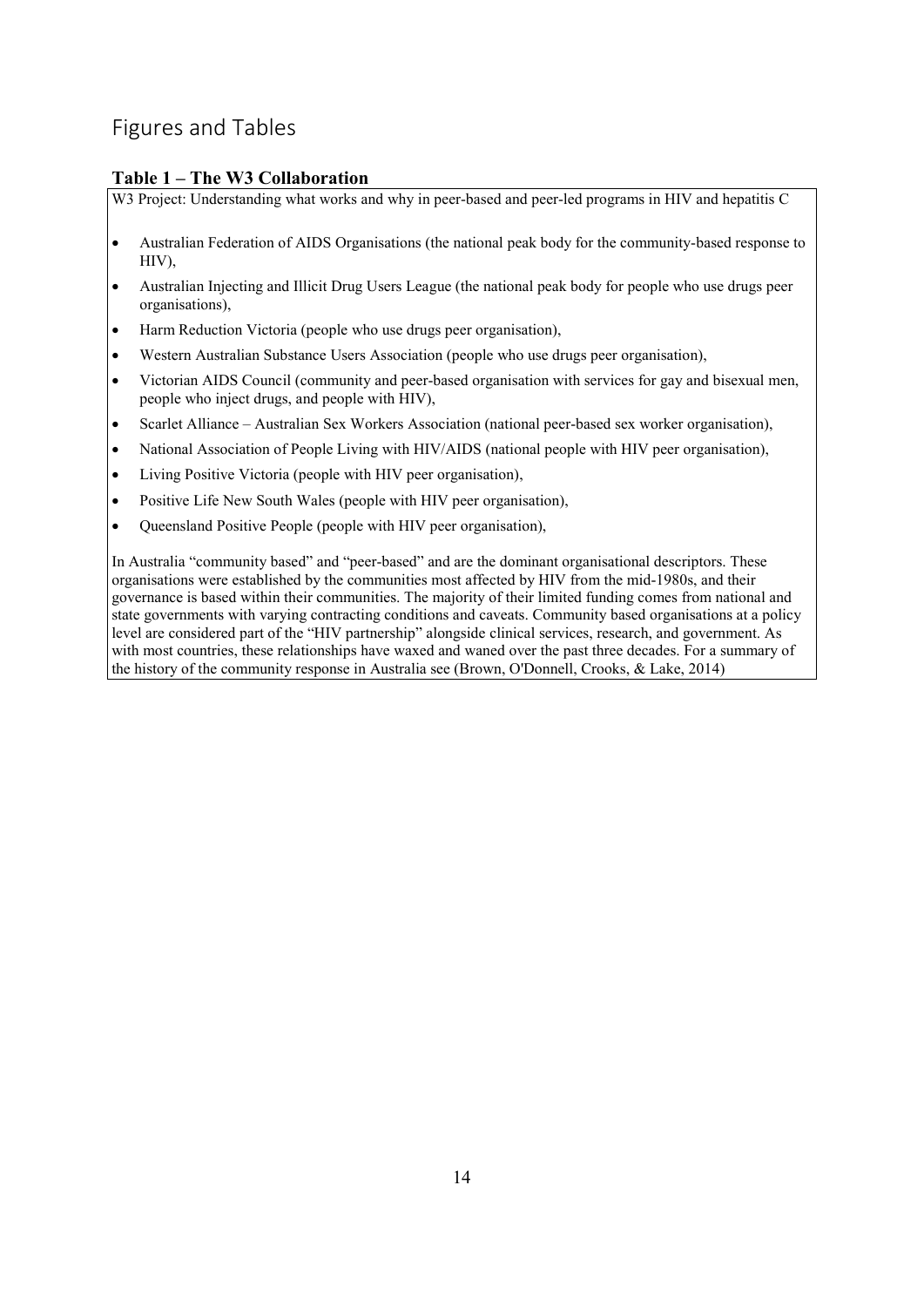| <b>Element</b>                           | <b>Definition</b>                                                                                                                                                                                                        |
|------------------------------------------|--------------------------------------------------------------------------------------------------------------------------------------------------------------------------------------------------------------------------|
| Community<br>system                      | The social networks and cultures the program engages with, and the processes of<br>interaction and change that are taking place within them.                                                                             |
| Policy system                            | The policy system includes funders, policy-makers, media, health services, research, and<br>other organisations in the sector.                                                                                           |
| Peer-based<br>activities                 | Different kinds of peer-based and peer led approaches that depend on peer skill – the<br>ability to combine personal experience and real-time collective understanding to work<br>effectively within a diverse community |
| Practitioner<br>learning                 | Peer workers pick up insights from clients and contacts, and develop, test and refine<br>mental models of their environment.                                                                                             |
| Organisational<br>knowledge<br>practices | Program management encourages the discussion and capture of insights from practitioner<br>learning as an asset for the organisation and for sharing with stakeholders in the policy<br>system.                           |
| <b>Arrows</b>                            | Flows of knowledge or causal influence that constitute the program as a system.                                                                                                                                          |

# **Table 2: Elements and Functions of the W3 Framework**

| <b>System Level</b><br><b>Functions</b> | <b>Explanation</b>                                                                                                                                                                                                                                                                                                                                                                                                                         |
|-----------------------------------------|--------------------------------------------------------------------------------------------------------------------------------------------------------------------------------------------------------------------------------------------------------------------------------------------------------------------------------------------------------------------------------------------------------------------------------------------|
| Engagement                              | How the program participates within the PWID communities and networks and<br>maintains up to date mental models of the diversity and dynamism of needs, experiences<br>and identities in its target communities.                                                                                                                                                                                                                           |
| Alignment                               | How the program works within and picks up signals about what's happening in its policy<br>and health sector environment and uses this to better understand emerging policy issues<br>and what may need to change to achieve better outcomes for the community. These<br>changes may be either in the policy, health or justice systems or in the peer programs<br>and advocacy conducted by peer organisations.                            |
| Adaptation                              | How the peer organisation changes and refines its understanding and approach based on<br>insights from engagement and alignment. The foundation of the adaptation is peer skill -<br>the ability to combine personal lived experience within injecting drug use with a broader<br>collective understanding of the PWID community and apply this within peer services,<br>peer health promotion or peer leadership (such as policy advice). |
| Influence                               | How the program uses existing social and political processes to influence and achieve<br>improved outcomes in both the community and the policy/sector systems                                                                                                                                                                                                                                                                             |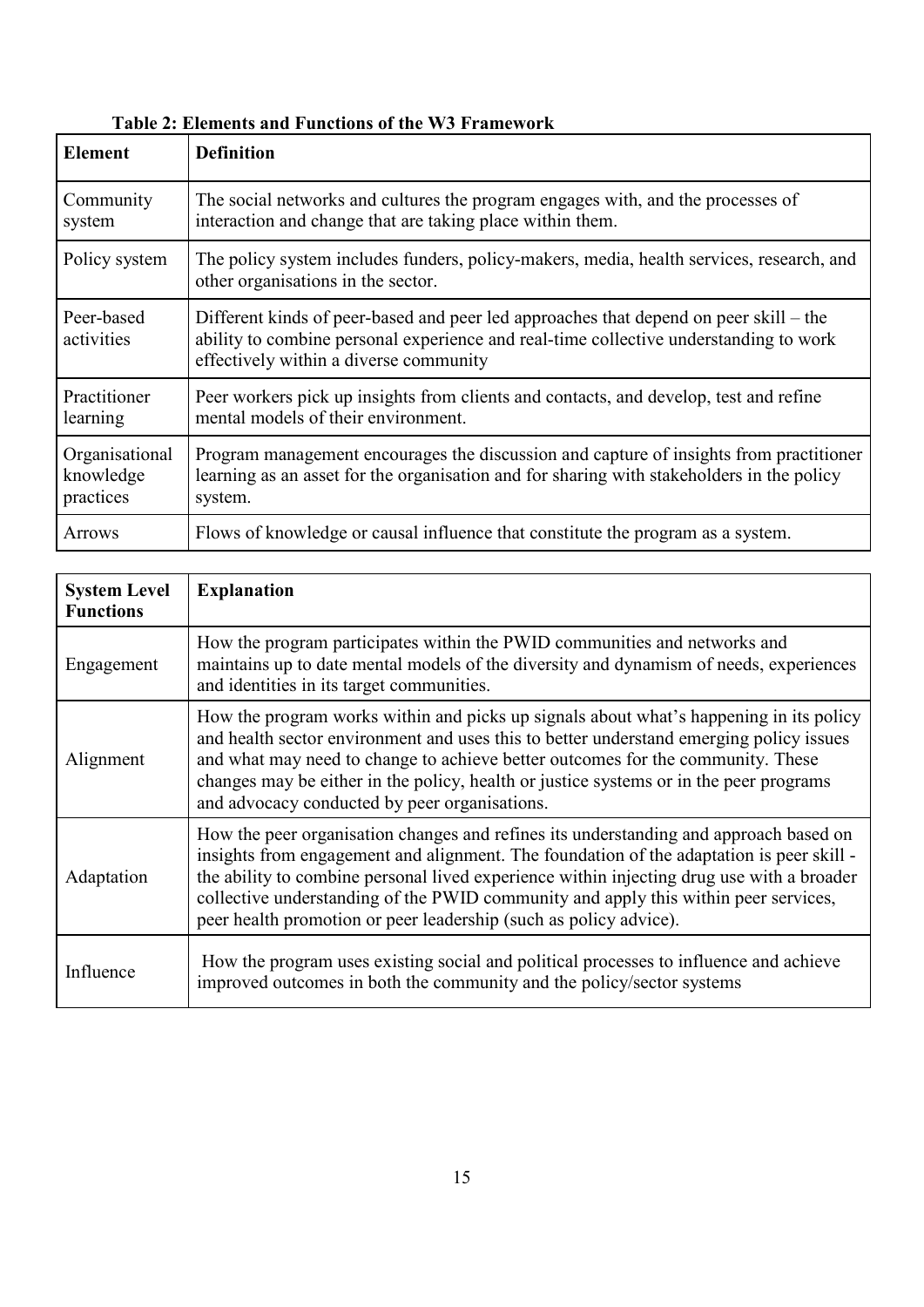

## **Figure 1 PWID Peer Service and Policy Participation System Map**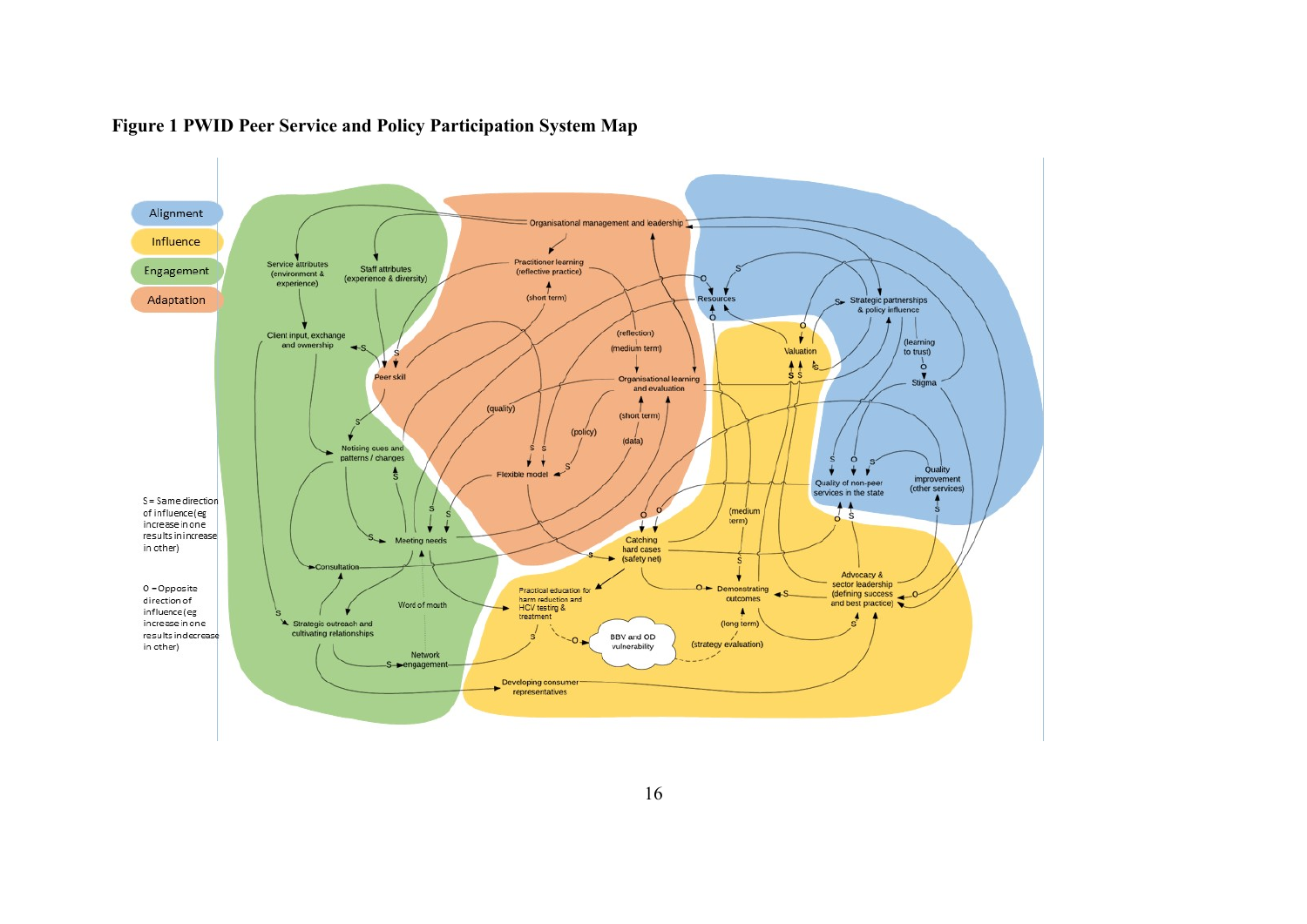# **Figure 2 W3 Framework**

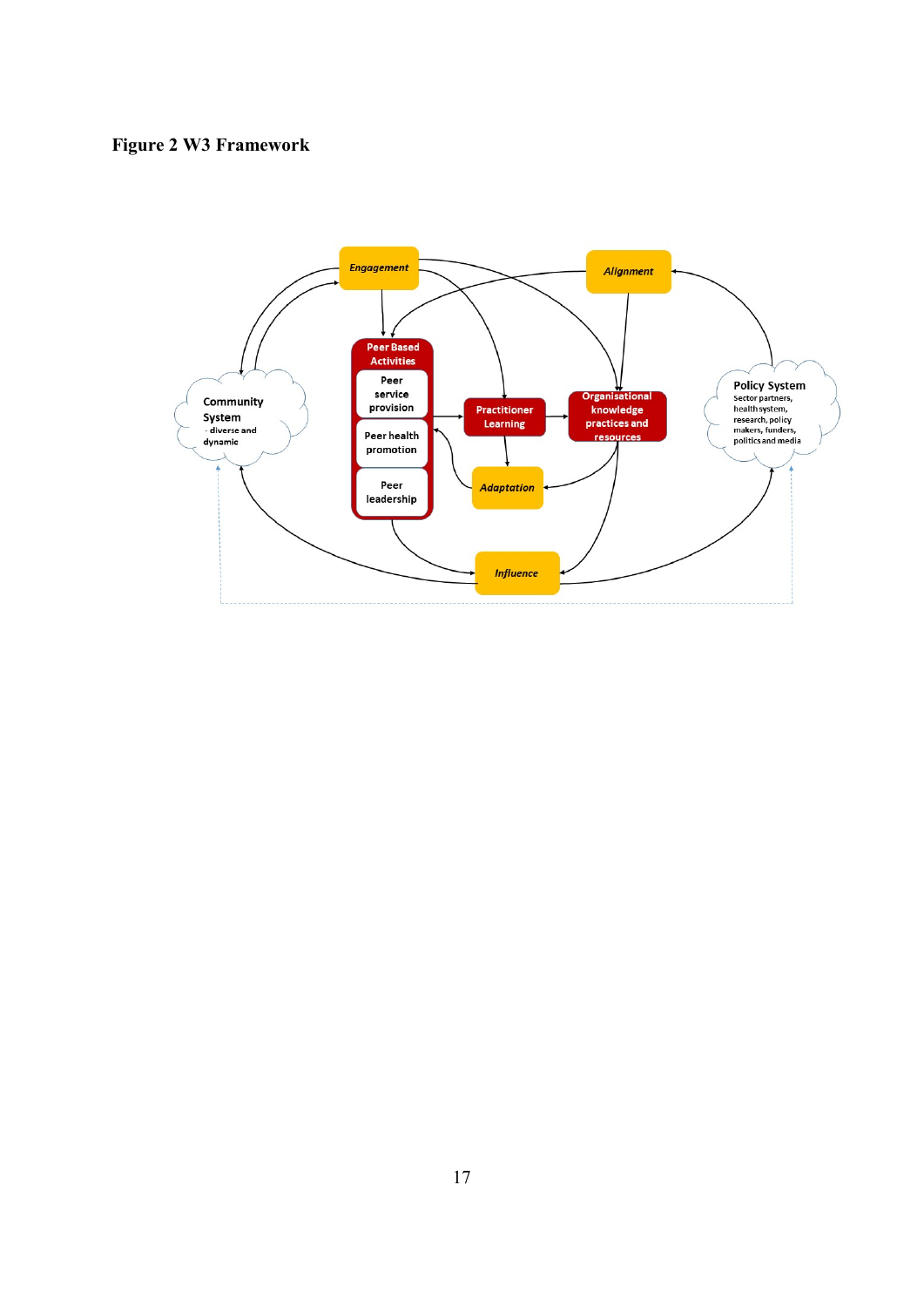# References

- AIVL. (2015). *Submission to House of Representatives Standing Committee on Health Inquiry into Hepatitis C in Australia*. Canberra: Australian Injecting and Illicit Drug Users League.
- Ashford, R. D., Curtis, B., & Brown, A. M. (Ashford2018). (2018). Peer-delivered harm reduction and recovery support services: initial evaluation from a hybrid recovery community drop-in center and syringe exchange program. *Harm Reduction Journal, 15*(1), 52. doi:10.1186/s12954-018-0258-2
- Bajis, S., Dore, G. J., Hajarizadeh, B., Cunningham, E. B., Maher, L., & Grebely, J. (2017). Interventions to enhance testing, linkage to care and treatment uptake for hepatitis C virus infection among people who inject drugs: A systematic review. *International Journal of Drug Policy, 47*, 34-46. doi:https://doi.org/10.1016/j.drugpo.2017.07.002
- Batchelder, A. W., Cockerham-Colas, L., Peyser, D., Reynoso, S. P., Soloway, I., & Litwin, A. H. (Batchelder2017). (2017). Perceived benefits of the hepatitis C peer educators: a qualitative investigation. *Harm Reduction Journal, 14*(1), 67. doi:10.1186/s12954-017-0192-8
- Bonnington, O., & Harris, M. (2017). Tensions in relation: How peer support is experienced and received in a hepatitis C treatment intervention. *International Journal of Drug Policy, 47*, 221-229. doi:10.1016/j.drugpo.2017.05.031
- Brown, G., O'Donnell, D., Crooks, L., & Lake, R. (2014). Mobilisation, politics, investment and constant adaptation: Lessons from the Australian health-promotion response to HIV. *Health Promotion Journal of Australia, 25*, 35-41.
- Brown, G., & Reeders, D. (2016). *What Works and Why - Detailed System Map Reports*. Melbourne. Retrieved from https://whatworkswhyproject.wordpress.com/blog/publications/
- Brown, G., Reeders, D., Cogle, A., Madden, A., Kim, J., & O'Donnell, D. (2018). A Systems Thinking Approach to Understanding and Demonstrating the Role of Peer-Led Programs and Leadership in the Response to HIV and Hepatitis C: Findings From the W3 Project. *Frontiers in Public Health, 6*(231). doi:10.3389/fpubh.2018.00231
- Brown, G., Reeders, D., Dowsett, G. W., Ellard, J., Carman, M., Hendry, N., & Wallace, J. (2015). Investigating combination HIV prevention: isolated interventions or complex system. *Journal of the International AIDS Society, 18*(1). Retrieved from http://www.jiasociety.org/index.php/jias/article/view/20499
- Checkland, P. (2000). Soft systems methodology: a thirty year retrospective. *Systems research and behavioral science, 17*(S1), S11-S58.
- Crawford, S., & Bath, N. (2013). Peer support models for people with a history of injecting drug use undertaking assessment and treatment for hepatitis C virus infection. *Clinical Infectious Diseases, 57*(suppl\_2), S75-S79.
- Dechman, M. K. (2015). Peer helpers' struggles to care for "others" who inject drugs. *International Journal of Drug Policy, 26*(5), 492-500. doi:10.1016/j.drugpo.2014.12.010
- Grebely, J., Robaeys, G., Bruggmann, P., Aghemo, A., Backmund, M., Bruneau, J., . . . Dore, G. J. (2015). Recommendations for the management of hepatitis C virus infection among people who inject drugs. *International Journal of Drug Policy, 26*(10), 1028-1038. doi:https://doi.org/10.1016/j.drugpo.2015.07.005
- Greer, A. M., Amlani, A., Burmeister, C., Scott, A., Newman, C., Lampkin, H., . . . Buxton, J. A. (2019). Peer engagement barriers and enablers: insights from people who use drugs in British Columbia, Canada. *Canadian Journal of Public Health*, 1-9.
- Greer, A. M., Amlani, A., Pauly, B., Burmeister, C., & Buxton, J. A. (2018). Participant, peer and PEEP: considerations and strategies for involving people who have used illicit substances as assistants and advisors in research. *BMC public health, 18*(1), 834. Retrieved from https://www.ncbi.nlm.nih.gov/pmc/articles/PMC6034321/pdf/12889\_2018\_Article\_5765.pd f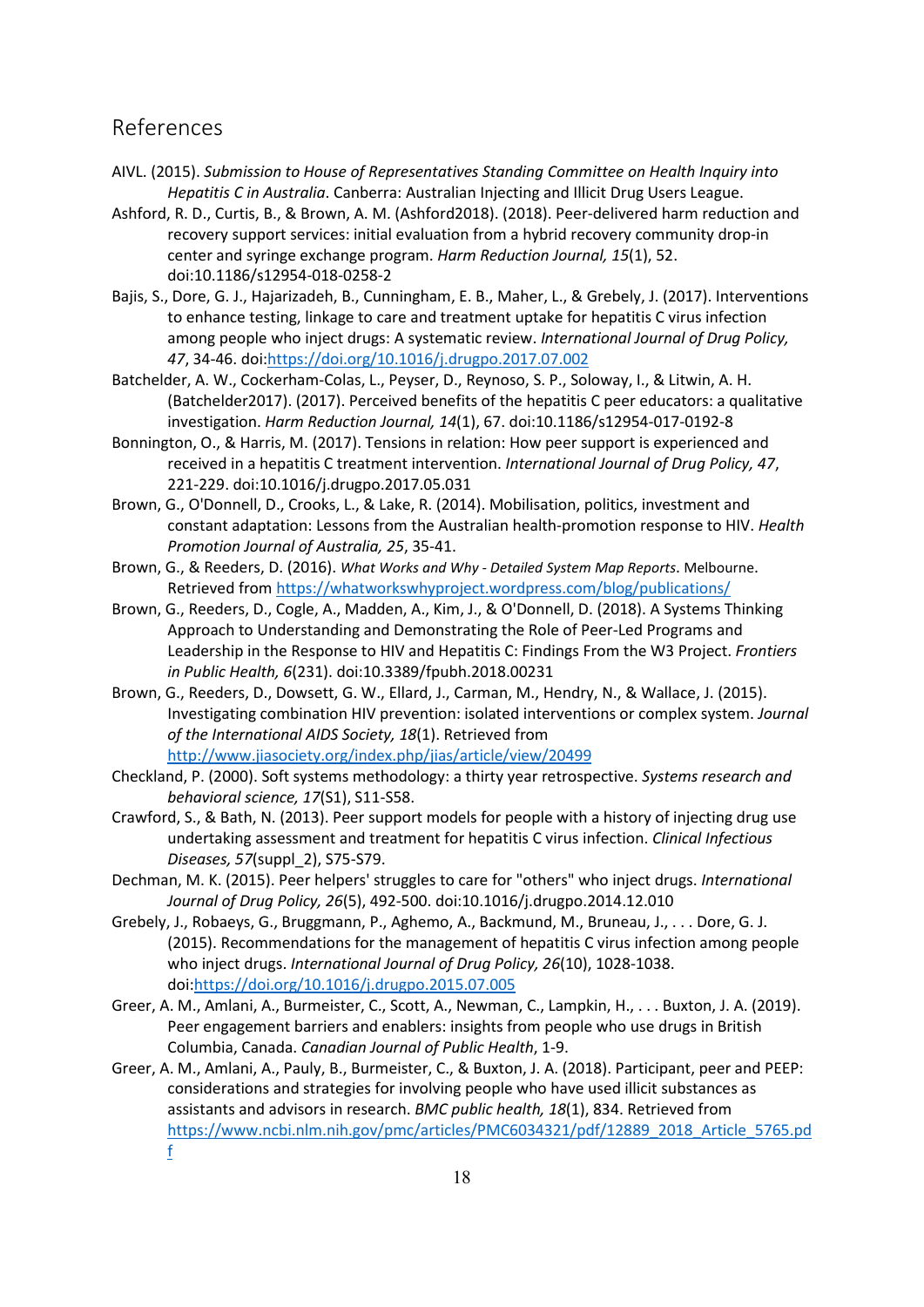- Hawe, P., Shiell, A., & Riley, T. (2009). Theorising interventions as events in systems. *American journal of community psychology, 43*(3), 267-276.
- Hay, B., Henderson, C., Maltby, J., & Canales, J. J. (2017). influence of Peer-Based needle exchange Programs on Mental health status in People Who inject Drugs: a nationwide new Zealand study. *Frontiers in psychiatry, 7*, 211.
- Hayashi, K., Wood, E., Wiebe, L., Qi, J., & Kerr, T. (2010). An external evaluation of a peer-run outreach-based syringe exchange in Vancouver, Canada. *International Journal of Drug Policy, 21*(5), 418-421. doi:http://dx.doi.org/10.1016/j.drugpo.2010.03.002
- Hellard, M., McBryde, E., Sacks Davis, R., Rolls, D. A., Higgs, P., Aitken, C., . . . Robins, G. (2015). Hepatitis C transmission and treatment as prevention – The role of the injecting network. *International Journal of Drug Policy, 26*(10), 958-962. doi:https://doi.org/10.1016/j.drugpo.2015.05.006
- Henderson, C., Madden, A., & Kelsall, J. (2017). Beyond the willing and the waiting: The role of peerbased approaches in hepatitis C diagnosis and treatment. *International Journal of Drug Policy, 50*, 111-115. doi:10.1016/j.drugpo.2017.08.004
- Hildebrand, J., Lobo, R., Hallett, J., Brown, G., & Maycock, B. (2012). My-Peer Toolkit [1.0]: developing an online resource for planning and evaluating peer-based youth programs. *Youth Studies Australia, 31*(2), 53.
- Holland, J. H. (2006). Studying complex adaptive systems. *Journal of Systems Science and Complexity, 19*(1), 1-8.
- Jain, B., Krishnan, S., Ramesh, S., Sabarwal, S., Garg, V., & Dhingra, N. (2014). Effect of peer-led outreach activities on injecting risk behavior among male drug users in Haryana, India. *Harm Reduction Journal, 11*, 3. doi:http://dx.doi.org/10.1186/1477-7517-11-3
- Jozaghi, E., Greer, A. M., Lampkin, H., & Buxton, J. A. (2018). Activism and scientific research: 20 years of community action by the Vancouver area network of drug users. *Substance abuse treatment, prevention, and policy, 13*(1), 18. Retrieved from https://www.ncbi.nlm.nih.gov/pmc/articles/PMC5964704/pdf/13011\_2018\_Article\_158.pdf
- Jurgens, R. (2008). *Nothing about us without us" — Greater, meaningful involvement of people who use illegal drugs: A public health, ethical, and human rights imperative, International edition*. Toronto.
- Keats, J., Micallef, M., Grebely, J., Hazelwood, S., Everingham, H., Shrestha, N., . . . Dunlop, A. (2015). Assessment and delivery of treatment for hepatitis C virus infection in an opioid substitution treatment clinic with integrated peer-based support in Newcastle, Australia. *International Journal of Drug Policy, 26*(10), 999-1006. doi:10.1016/j.drugpo.2015.07.006
- Legal and Discrimination Working Party of MACBBVS. (2013). *A series of 7 papers on the impacts of discrimination and criminalisation on public health approaches to blood borne viruses and sexually transmissible infections. Prepared for the Commonwealth Ministerial Advisory Committee on BBV and STIs (MACBBVS)*. Canberra, Australia. Retrieved from http://www.hrc.act.gov.au/humanrights/content.php/category.view/id/215
- Luke, D. A., & Stamatakis, K. A. (2012). Systems Science Methods in Public Health: Dynamics, Networks, and Agents. *Annual Review of Public Health, 33*, 357-376. Retrieved from http://www.ncbi.nlm.nih.gov/pmc/articles/PMC3644212/
- Mabry, P. L., & Kaplan, R. M. (2013). Systems Science: A Good Investment for the Public's Health. *Health Education & Behavior, 40*(1 suppl), 9S-12S. doi:10.1177/1090198113503469
- MacLellan, J., Surey, J., Abubakar, I., Stagg, H. R., & Mannell, J. (MacLellan2017). (2017). Using peer advocates to improve access to services among hard-to-reach populations with hepatitis C: a qualitative study of client and provider relationships. *Harm Reduction Journal, 14*(1), 76. doi:10.1186/s12954-017-0202-x
- Madden, A., & Wodak, A. (2014). Australia's response to HIV among people who inject drugs. *AIDS Education and Prevention, 26*(3), 234-244. Retrieved from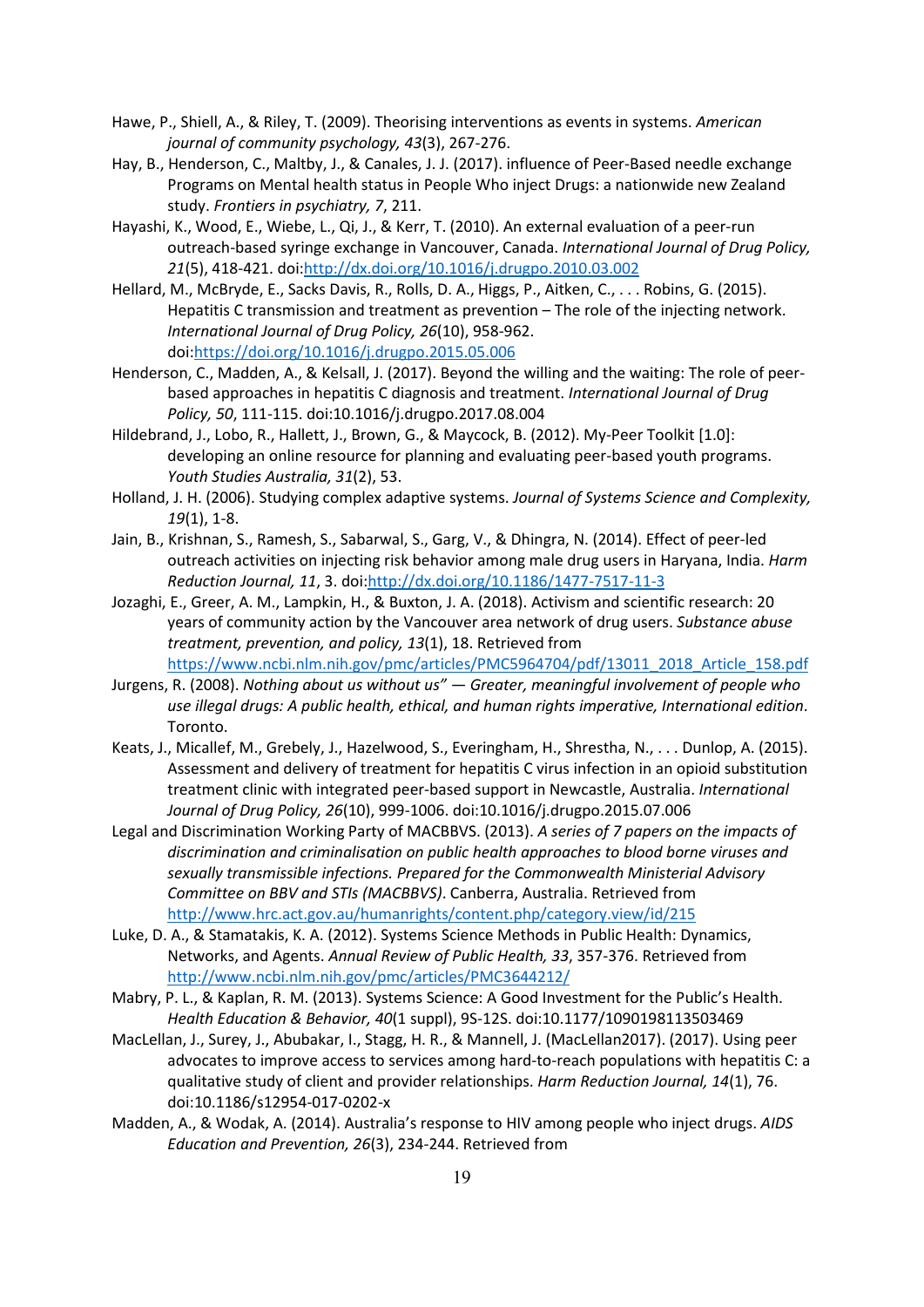http://www.scopus.com/inward/record.url?eid=2-s2.0- 84903769567&partnerID=40&md5=b9f0cc430006afdb16d807e49fd26932

- Marshall, Z., Dechman, M. K., Minichiello, A., Alcock, L., & Harris, G. E. (2015). Peering into the literature: A systematic review of the roles of people who inject drugs in harm reduction initiatives. *Drug and Alcohol Dependence, 151*, 1-14. doi:10.1016/j.drugalcdep.2015.03.002
- Martin, N. K., Vickerman, P., Dore, G. J., Grebely, J., Miners, A., Cairns, J., . . . Martin, T. C. (2016). Prioritization of HCV treatment in the direct-acting antiviral era: an economic evaluation. *Journal of hepatology, 65*(1), 17-25.
- McNeil, R., Small, W., Lampkin, H., Shannon, K., & Kerr, T. (2014). "People Knew They Could Come Here to Get Help": An Ethnographic Study of Assisted Injection Practices at a Peer-Run 'Unsanctioned' Supervised Drug Consumption Room in a Canadian Setting. *AIDS and Behavior, 18*(3), 473-485. doi:http://dx.doi.org/10.1007/s10461-013-0540-y
- Meadows, D. H., & Wright, D. (2008). *Thinking in systems: A primer*. White River Junction Vermont USA: Chelsea Green Publishing.
- Midgley, G. (Ed.). (2003). *Systems thinking*. Thousand Oaks, CA: Sage Publications.
- Needle, R. H., Burrows, D., Friedman, S. R., Dorabjee, J., Touzé, G., Badrieva, L., . . . Latkin, C. (2005). Effectiveness of community-based outreach in preventing HIV/AIDS among injecting drug users. *International Journal of Drug Policy, 16, Supplement 1*, 45-57. doi:http://dx.doi.org/10.1016/j.drugpo.2005.02.009
- O'Gorman, A., Quigley, E., Zobel, F., & Moore, K. (2014). Peer, professional, and public: An analysis of the drugs policy advocacy community in Europe. *International Journal of Drug Policy, 25*(5), 1001-1008. doi:http://dx.doi.org/10.1016/j.drugpo.2014.04.020
- Osborn, B., & Small, W. (2006). "Speaking truth to power": The role of drug users in influencing municipal drug policy. *International Journal of Drug Policy, 17*(2), 70-72. doi:http://dx.doi.org/10.1016/j.drugpo.2005.09.001
- Ostrom, E. E., Dietz, T. E., Dolšak, N. E., Stern, P. C., Stonich, S. E., & Weber, E. U. (2002). *The drama of the commons*: National Academy Press.
- Pawson, R., & Tilley, N. (1997). *Realistic evaluation.* . London Sage.
- Peters, D. (2014). Advancing the application of systems thinking in health: why use systems thinking? *Health Res Policy Syst, 12*, 51. Retrieved from http://www.ncbi.nlm.nih.gov/pmc/articles/PMC4245196/pdf/12961\_2014\_Article\_342.pdf
- Pitcher, A. B., Borquez, A., Skaathun, B., & Martin, N. K. (In press, online). Mathematical modeling of hepatitis C virus (HCV) prevention among people who inject drugs: a review of the literature and insights for elimination strategies. *Journal of theoretical biology*. doi:https://doi.org/10.1016/j.jtbi.2018.11.013
- Ratliff, E. A., Kaduri, P., Masao, F., Mbwambo, J. K. K., & McCurdy, S. A. (2016). Harm reduction as a complex adaptive system: A dynamic framework for analyzing Tanzanian policies concerning heroin use. *International Journal of Drug Policy, 30*, 7-16. doi:10.1016/j.drugpo.2015.12.008
- Scott, N., McBryde, E. S., Thompson, A., Doyle, J. S., & Hellard, M. E. (2017). Treatment scale-up to achieve global HCV incidence and mortality elimination targets: a cost-effectiveness model. *Gut, 66*(8), 1507-1515.
- Sendziuk, P. (2003). *Learning to trust: Australian responses to AIDS*: UNSW Press.
- Ti, L., Hayashi, K., Hattirat, S., Suwannawong, P., Kaplan, K., & Kerr, T. (2015). 'Drug users stick together': HIV testing in peer-based drop-in centres among people who inject drugs in Thailand. *Sexual Health, 12*(3), 263-268. doi:10.1071/SH14107
- Tookey, P., Mason, K., Broad, J., Behm, M., Bondy, L., & Powis, J. (Tookey2018). (2018). From client to co-worker: a case study of the transition to peer work within a multi-disciplinary hepatitis c treatment team in Toronto, Canada. *Harm Reduction Journal, 15*(1), 41. doi:10.1186/s12954-018-0245-7